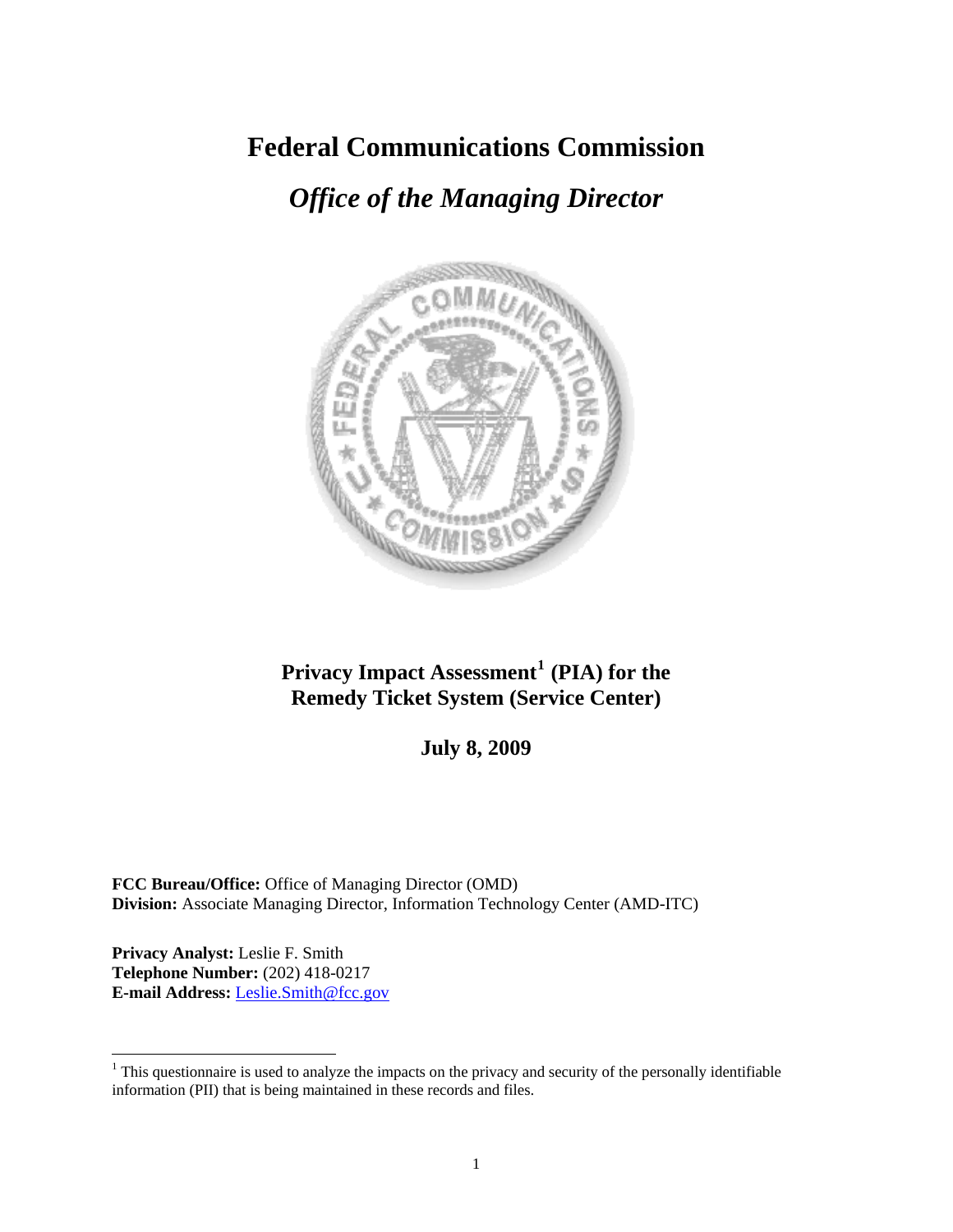The *Privacy Act of 1974*, as amended, 5 U.S.C. 552a, requires Federal agencies to take special measures to protect personal information about individuals when the agencies collect, maintain, and use such personal information.

Having established through the **Privacy Threshold Analysis (PTA)** that this information system contains information about individuals, *e.g.*, personally identifiable information (PII), it is important that when the FCC makes changes to such an information system, the FCC then analyzes:

- (a) What changes are being made to the information that the system presently collects and maintains; and/or
- (b) What new information will be collected and maintained to determine the continuing impact(s) on the privacy of the individuals.

The Privacy Impact Assessment template's purpose is to help the bureau/office to evaluate the changes in the information in the system and to make the appropriate determination(s) about how to treat this information, as required by the Privacy Act's regulations.

#### **Section 1.0 Information System's Contents:**

1.1 Status of the Information System:

New information system—Implementation date:

 $\overline{\boxtimes}$  Revised or upgraded information system—Revision or upgrade date: March 2009

If this system is being revised—what will be done with the newly derived information:

- $\boxtimes$  Placed in existing information system—Implementation Date: March 2009
- Placed in new auxiliary/ancillary information system—Date:
- Other use(s)—Implementation Date:

Please explain your response:

The Associate Managing Director, Information Technology Center (AMD-ITC) in the Office of Managing Director is making various revisions to the Remedy Ticket System (Service Center) information system that is covered by the system of records notice (SORN) OMD-22, "Remedy Ticket System (Service Center)." AMD-ITC has upgraded various parts of this information system, *i.e.*, modified the operating system, expanded the types of inquires from the FCC's community of equipment users, and added a routine use, "breach notification," as required by OMB Memorandum M-07-16 (May 22, 2007).

1.2 Has a Privacy Threshold Analysis (PTA) been done?

 Yes Date:

 $\boxtimes$  No

If a Privacy Threshold Analysis has not been done, please explain why not:

 This system of records notice pre-dates the OMB requirements contained in OMB Memorandum M-03-22 (September 22, 2003) that created the Privacy Impact Assessment requirements.

If the Privacy Threshold Analysis (PTA) has been completed, please skip to Question 1.15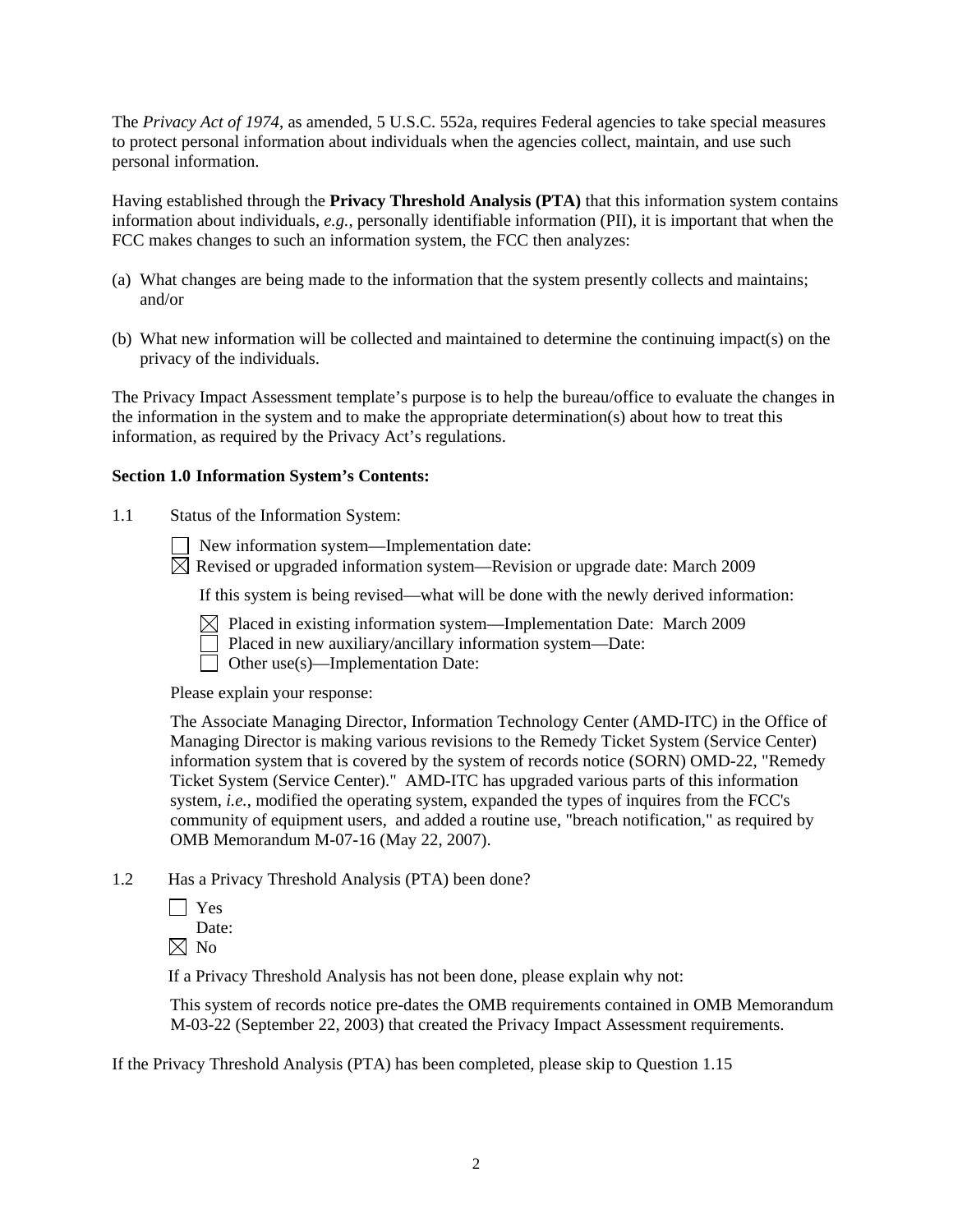1.3 Has this information system, which contains information about individuals, *e.g.*, personally identifiable information (PII), existed under another name, *e.g.*, has the name been changed or modified?

| - |
|---|
|   |

If yes, please explain your response:

 The information system that is covered by this system of records notice was originally part of another FCC system of records notice (SORN), FCC/Central-8, "Telephone Call Detail and Equipment Loan Records." In 2006, the Commission created a new SORN, which it called FCC/OMD-22, "Equipment Loan Records." This SORN was published in the *Federal Register* on April 5, 2006, *see* 71 FR 17234, 17267.

In 2009, the FCC has decided to rename this information system the Remedy Ticket System (Service Center) because the use of this system is being expanded to include additional types of inquires from the FCC's community of equipment users. The SORN that covers the personally identifiable information (PII) the information system collects, uses, and maintains will now be titled FCC/OMD-22, "Remedy Ticket System (Service Center)."

1.4 Has this information system undergone a "substantive change" in the system's format or operating system?

 $\boxtimes$  Yes  $\sqcap$  No

If yes, please explain your response:

The ITC staff has made performance modifications to the operating system, *etc*., for the Remedy Ticket Sytem (Service Center) information system.

If there have been no such changes, please skip to Question 1.6.

1.5 Has the medium in which the information system stores the records or data in the system changed from paper files to electronic medium (computer database); or from one electronic information system to another, *i.e.*, from one database, operating system, or software program, *etc.*?

If yes, please explain your response:

As noted above, the ITC staff has made performance modifications to the operating system for the Remedy Ticket System (Service Center) information system that are designed to improve the system's efficiency.

1.6 Has this information system operated as part of another information system or was it linked to another information system:

| − |
|---|
| ١ |

If yes, please explain your response:

The Remedy Ticket System (Service Center) information system is a "stand alone" information system. It has no links to other FCC or non-FCC information systems.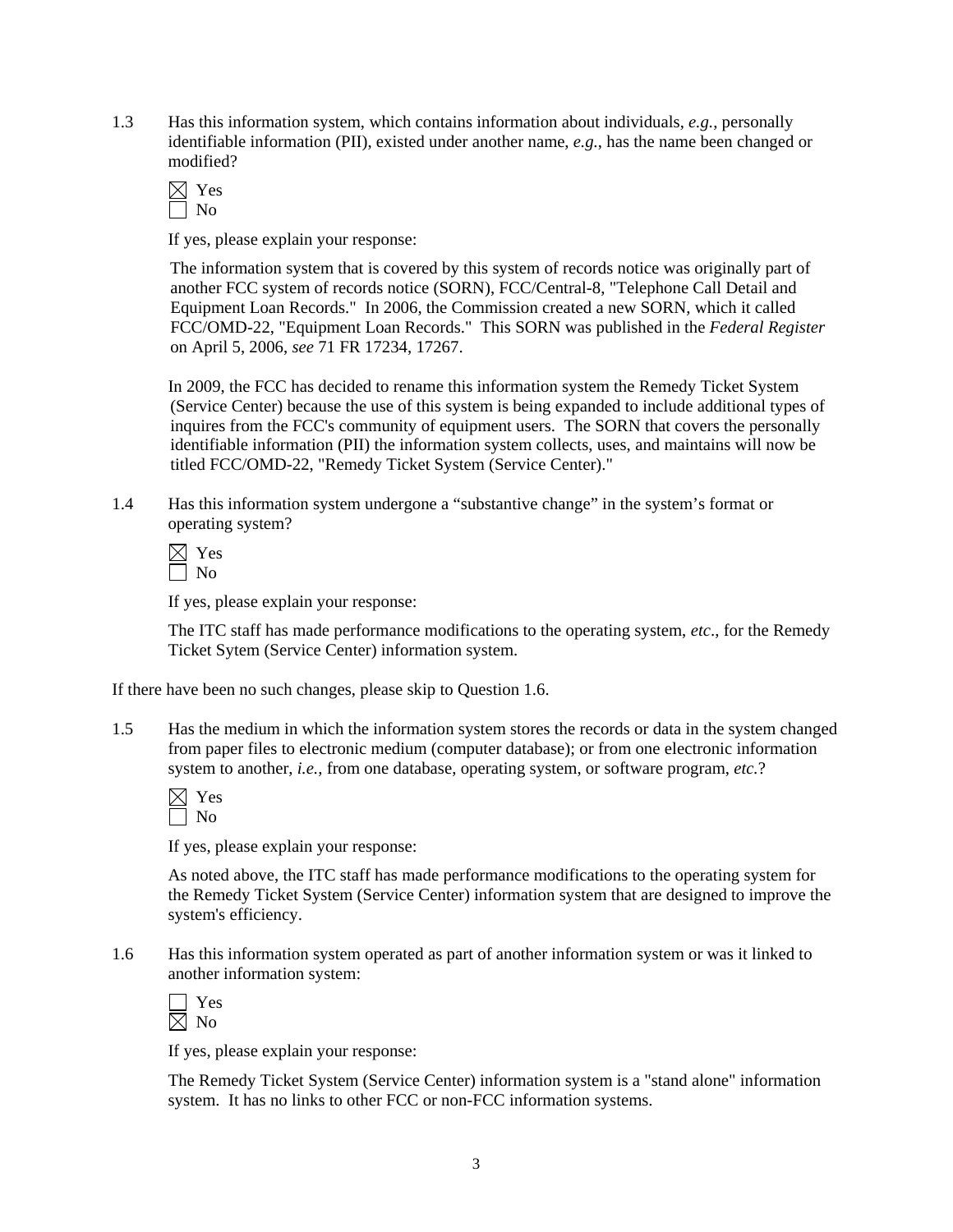If the information system is not part of, nor linked to another information system, please skip to Question 1.8

1.7 If so, was it operated by another bureau/office or transferred from another Federal agency to the FCC?

Please explain your response:

1.8 What information is the system collecting, analyzing, managing, storing, transferring, *etc.*:

# **Information about FCC Employees:**

| No FCC employee information                                                      |
|----------------------------------------------------------------------------------|
| FCC employee's name                                                              |
| Other names used, i.e., maiden name, etc.                                        |
| FCC badge number (employee ID)                                                   |
| <b>SSN</b>                                                                       |
| Race/Ethnicity                                                                   |
| Gender                                                                           |
| U.S. Citizenship                                                                 |
| Non-U.S. Citizenship                                                             |
| Biometric data                                                                   |
| Fingerprints                                                                     |
| Voiceprints                                                                      |
| Retina scans/prints                                                              |
| Photographs                                                                      |
| Other physical information, i.e., hair color, eye color, identifying marks, etc. |
| Birth date/age                                                                   |
| Place of birth                                                                   |
| Medical data                                                                     |
| Marital status                                                                   |
| Spousal information                                                              |
| Miscellaneous family information                                                 |
| Home address                                                                     |
| Home address history                                                             |
| Home telephone number(s)                                                         |
| Personal cell phone number(s)                                                    |
| Personal fax number(s)                                                           |
| Personal e-mail address(es)                                                      |
| Emergency contact data:                                                          |
| Credit card number(s)                                                            |
| Driver's license                                                                 |
| Bank account(s)                                                                  |
| FCC personal employment records                                                  |
| Military records                                                                 |
| Financial history                                                                |
| Foreign countries visited                                                        |
| Law enforcement data                                                             |
| Background investigation history                                                 |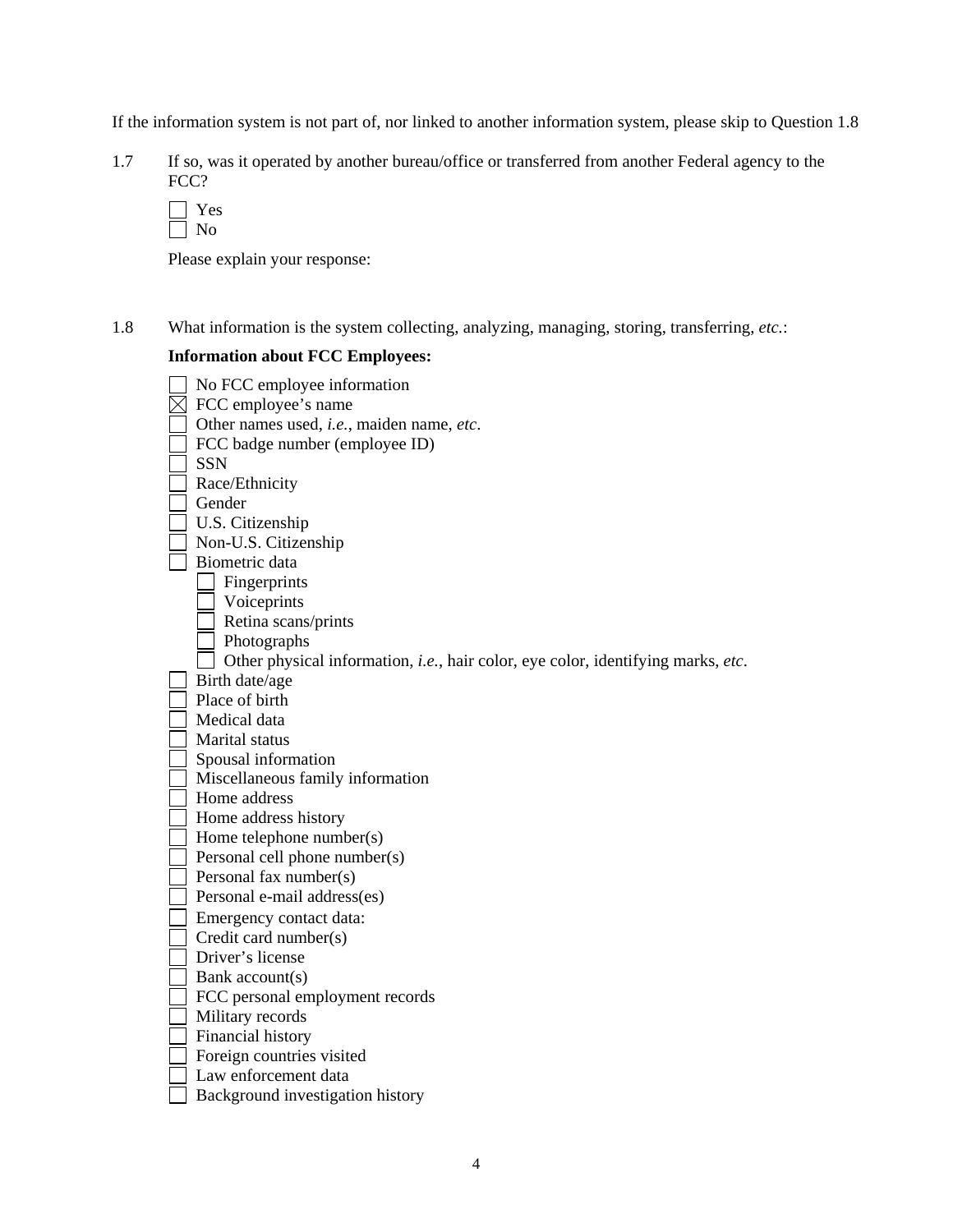National security data

 $\overline{\phantom{a}}$  Communications protected by legal privileges

 $\Box$  Digital signature

 $\boxtimes$  Other information: The information includes the FCC employee's equipment, *i.e.*, computer desktops, monitors, printers, scanners, and software as well as computer laptops, pagers, cellular telephones, digital cameras, facsimile machines, and RSA Secure Tokens, *etc.*

# **Information about FCC Contractors:**

| No FCC contractor information                                                    |
|----------------------------------------------------------------------------------|
| Contractor's name                                                                |
| Other name(s) used, <i>i.e.</i> , maiden name, etc.                              |
| FCC Contractor badge number (Contractor ID)                                      |
| <b>SSN</b>                                                                       |
| U.S. Citizenship                                                                 |
| Non-U.S. Citizenship                                                             |
| Race/Ethnicity                                                                   |
| Gender                                                                           |
| Biometric data                                                                   |
| Fingerprints                                                                     |
| Voiceprints                                                                      |
| Retina scans/prints                                                              |
| Photographs                                                                      |
| Other physical information, i.e., hair color, eye color, identifying marks, etc. |
| Birth date/Age                                                                   |
| Place of birth                                                                   |
| Medical data                                                                     |
| Marital status                                                                   |
| Spousal information                                                              |
| Miscellaneous family information                                                 |
| Home address                                                                     |
| Home address history                                                             |
| Home telephone number(s)                                                         |
| Personal cell phone number(s)                                                    |
| Personal fax number(s)                                                           |
| Personal e-mail address(es)                                                      |
| Emergency contact data:                                                          |
| Credit card number(s)                                                            |
| Driver's license number(s)                                                       |
| Bank account(s)                                                                  |
| Non-FCC personal employment records                                              |
| Military records                                                                 |
| Financial history                                                                |
| Foreign countries visited                                                        |
| Law enforcement data                                                             |
| Background investigation history                                                 |
| National security data                                                           |
| Communications protected by legal privileges                                     |
| Digital signature                                                                |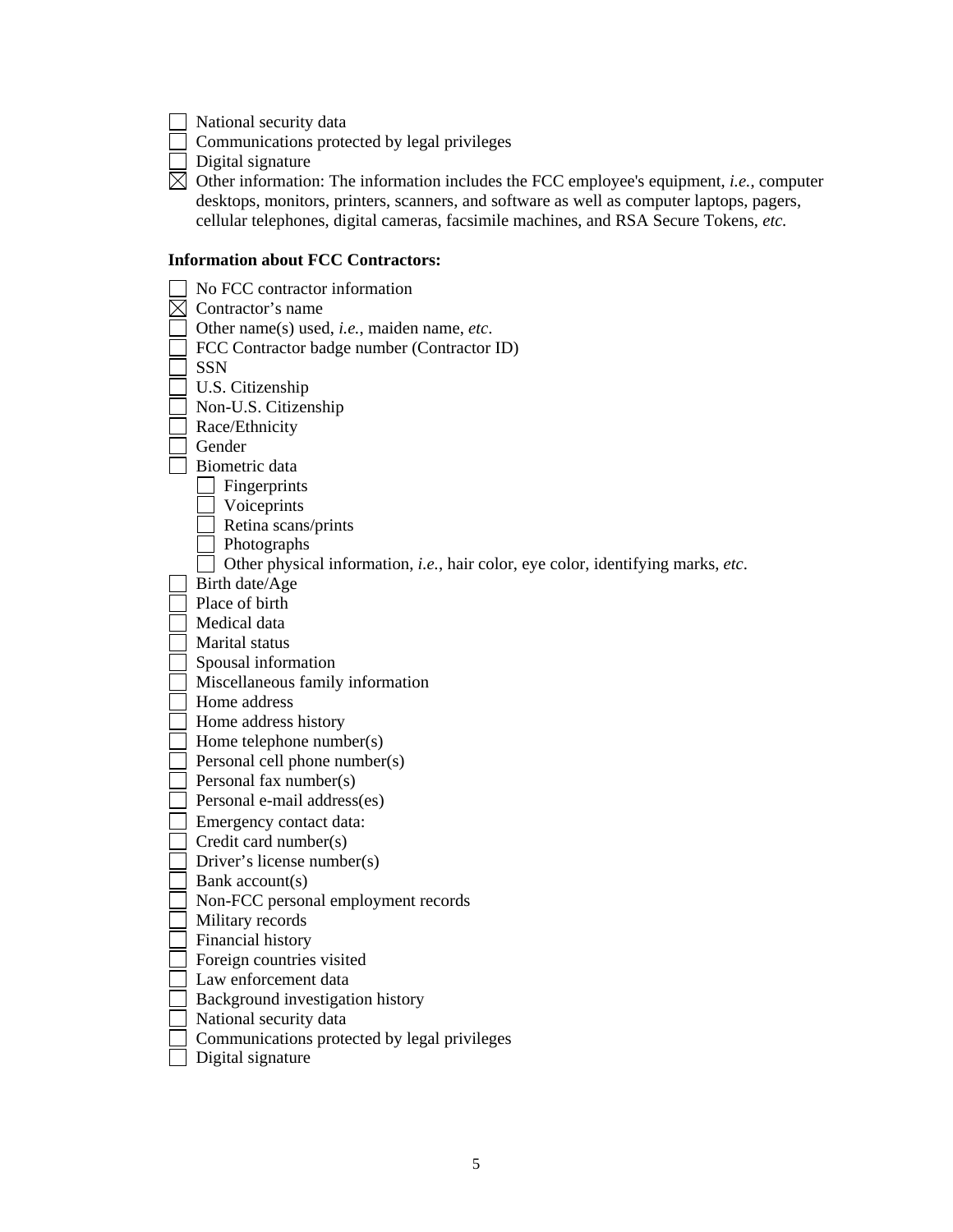$\boxtimes$  Other information: The information includes the FCC employee's equipment, *i.e.*, computer desktops, monitors, printers, scanners, and software as well as computer laptops, pagers, cellular telephones, digital cameras, facsimile machines, and RSA Secure Tokens, *etc.* 

# **Information about FCC Volunteers, Visitors, Customers, and other Individuals:**

| Not applicable                                                                                               |
|--------------------------------------------------------------------------------------------------------------|
| Individual's name:                                                                                           |
| Other name(s) used, <i>i.e.</i> , maiden name, <i>etc</i> .                                                  |
| FCC badge number (employee ID)                                                                               |
| SSN:                                                                                                         |
| Race/Ethnicity                                                                                               |
| Gender                                                                                                       |
| Citizenship                                                                                                  |
| Non-U.S. Citizenship                                                                                         |
| Biometric data                                                                                               |
| Fingerprints                                                                                                 |
| Voiceprints                                                                                                  |
| Retina scans/prints                                                                                          |
| Photographs                                                                                                  |
| Other physical information, i.e., hair color, eye color, identifying marks, etc.                             |
| Birth date/Age:                                                                                              |
| Place of birth                                                                                               |
| Medical data                                                                                                 |
| Marital status                                                                                               |
| Spousal information                                                                                          |
| Miscellaneous family information                                                                             |
| Home address                                                                                                 |
| Home address history                                                                                         |
| Home telephone number(s)                                                                                     |
| Personal cell phone number(s)                                                                                |
| Personal fax number(s)                                                                                       |
| Personal e-mail address(es)                                                                                  |
| Emergency contact data:                                                                                      |
| Credit card number(s)                                                                                        |
| Driver's license number(s)                                                                                   |
| Bank account(s)                                                                                              |
| Non-FCC personal employment records                                                                          |
| Military records                                                                                             |
| Financial history                                                                                            |
| Foreign countries visited                                                                                    |
| Law enforcement data                                                                                         |
| Background investigation history                                                                             |
| National security data                                                                                       |
| Communications protected by legal privileges                                                                 |
| Digital signature                                                                                            |
| $\boxtimes$ Other information: The information includes the FCC employee's equipment, <i>i.e.</i> , computer |
| desktops, monitors, printers, scanners, and software as well as computer laptops, pagers,                    |
| cellular telephones, digital cameras, facsimile machines, and RSA Secure Tokens, etc.                        |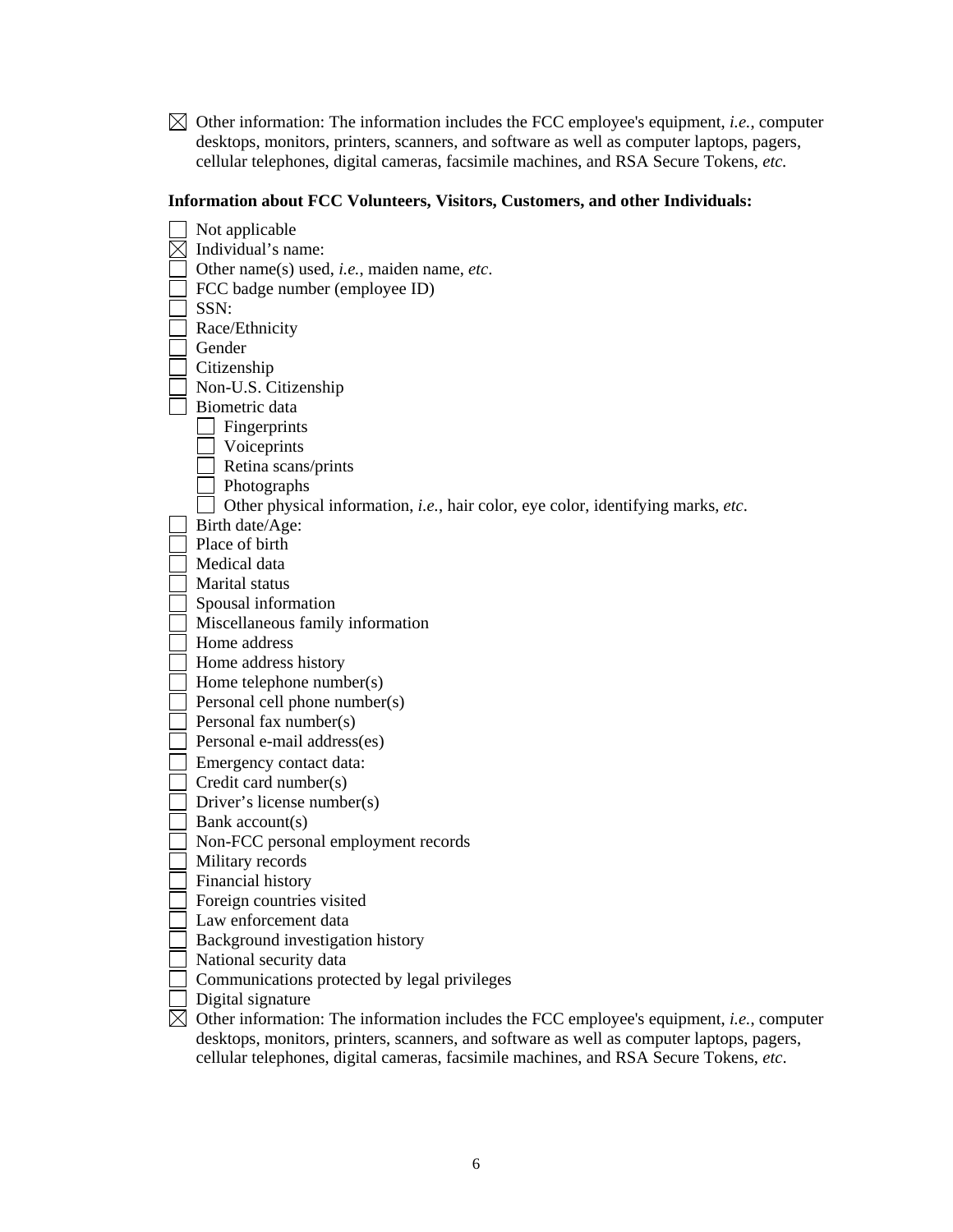**Information about Business Customers and others (usually not considered "personal information"):** 

|     | Not applicable                                                           |
|-----|--------------------------------------------------------------------------|
|     | Name of business contact/firm representative, customer, and/or others    |
|     | Race/Ethnicity                                                           |
|     | Gender                                                                   |
|     | Full or partial SSN:                                                     |
|     | Business/corporate purpose(s)                                            |
|     | Other business/employment/job description(s)                             |
|     | Professional affiliations                                                |
|     | Business/office address                                                  |
|     | Intra-business office address (office or workstation)                    |
|     | Business telephone number(s)                                             |
|     | Business cell phone number(s)                                            |
|     | Business fax number(s)                                                   |
|     | Business pager number(s)                                                 |
|     | Business e-mail address(es)                                              |
|     | Bill payee name                                                          |
|     | Bank routing number(s)                                                   |
|     | Income/Assets                                                            |
|     | Web navigation habits                                                    |
|     | Commercially obtained credit history data                                |
|     | Commercially obtained buying habits                                      |
|     | Credit card number(s)                                                    |
|     | Bank account(s)                                                          |
|     | Other information:                                                       |
| 1.9 | What are the sources for the information that you are collecting:        |
|     | Personal information from FCC employees: Only first and last name are in |
|     |                                                                          |

nclude in the system. This information is publicly available to the public through the FCCour Iinternet webpage at: .

 $\boxtimes$  Personal information from FCC contractors: Only first and last name are include in the system. This information is publicly available to the public through the FCCour I internet webpage at.

- Personal information from non-FCC individuals and/or households:
- Non-personal information from businesses and other for-profit entities:
- Non-personal information from institutions and other non-profit entities:
- Non-personal information from farms:
- Non-personal information from Federal Government agencies:
- Non-personal information from state, local, or tribal governments:
- Other sources:
- 1.10 Will the information system obtain, use, store, analyze, *etc*. information about individuals *e.g*, personally identifiable information (PII), from other information systems, including both FCC and non-FCC information systems?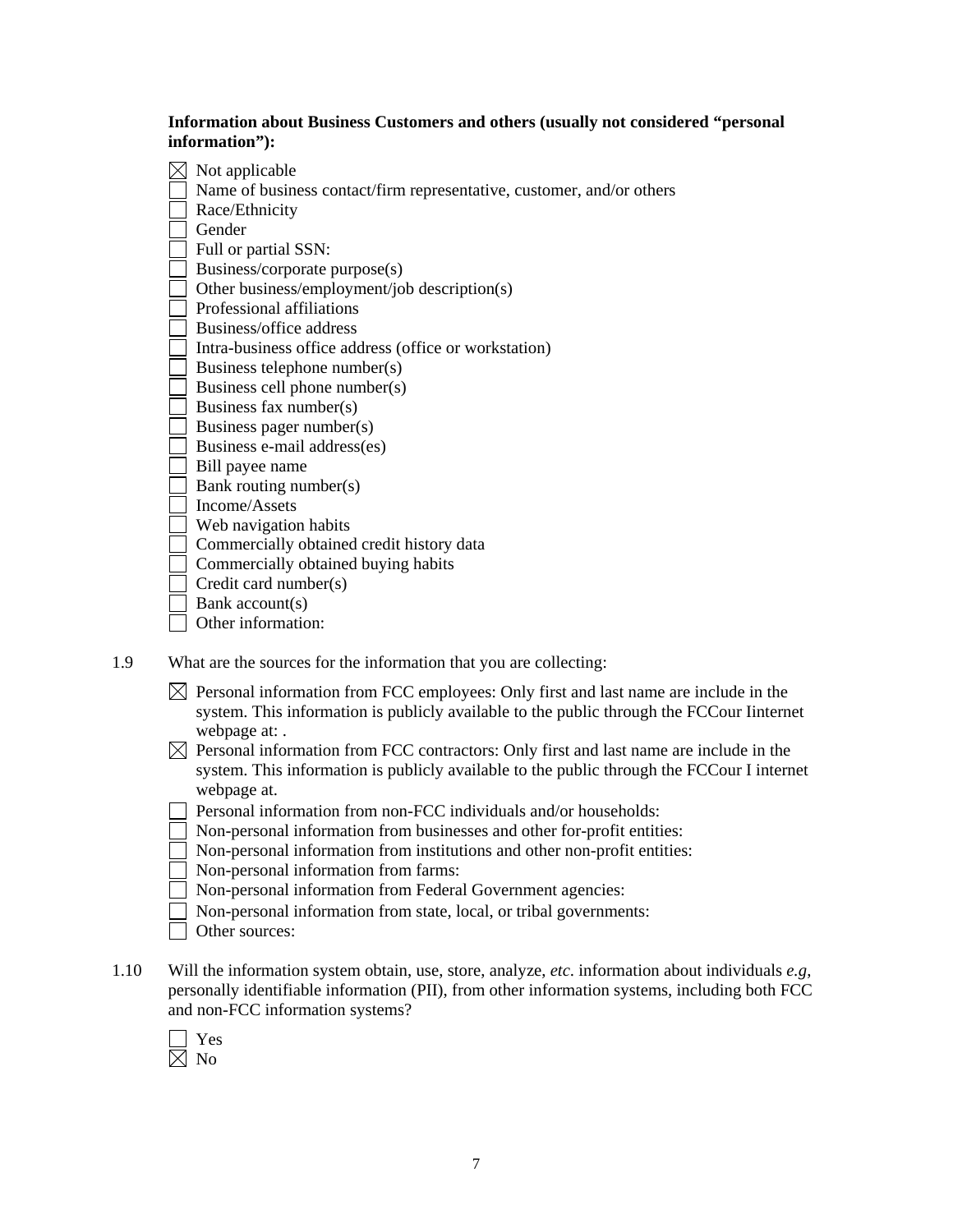This information system has no links to other FCC information systems.

The Remedy Ticket System (Service Center) information system contains only information concerning the Commission's computer desktop equipment and monitors, computer laptops, printers, scanners, facsimile machines, digital cameras, software, loaned equipment, *etc*., and problems associated with the equipment or software and software and hardware inventory from FCC employees, interns, co-op students, volunteers, and temporary hires, *i.e.*, individuals hired to teach courses in the "FCC University" program, and contractors working at the FCC.

If the information system does not use any PII from other information systems, including both FCC and non-FCC information systems, please skip to Question 1.15.

| 1.11 | If the information system uses information about individuals from other information systems, |
|------|----------------------------------------------------------------------------------------------|
|      | what information will be used?                                                               |

| FCC information system and information system name(s):                           |
|----------------------------------------------------------------------------------|
| Non-FCC information system and information system name(s):                       |
| FCC employee's name:                                                             |
| (non-FCC employee) individual's name                                             |
| Other names used, i.e., maiden name, etc.                                        |
| FCC badge number (employee ID)                                                   |
| Other Federal Government employee ID information, i.e., badge number, etc.       |
| SSN:                                                                             |
| Race/Ethnicity                                                                   |
| Gender                                                                           |
| U.S. Citizenship                                                                 |
| Non-U.S. Citizenship                                                             |
| Biometric data                                                                   |
| Fingerprints                                                                     |
| Voiceprints                                                                      |
| Retina scan/prints                                                               |
| Photographs                                                                      |
| Other physical information, i.e., hair color, eye color, identifying marks, etc. |
| Birth date/Age                                                                   |
| Place of birth                                                                   |
| Medical data                                                                     |
| Marital status                                                                   |
| Spousal information                                                              |
| Miscellaneous family information:                                                |
| Home address                                                                     |
| Home address history                                                             |
| Home telephone number(s)                                                         |
| Personal cell phone number(s)                                                    |
| Personal fax number(s)                                                           |
| Personal e-mail address(es)                                                      |
| Emergency contact data                                                           |
| Credit card number(s)                                                            |
| Driver's license                                                                 |
| Bank account(s)                                                                  |
| Non-FCC personal employment records                                              |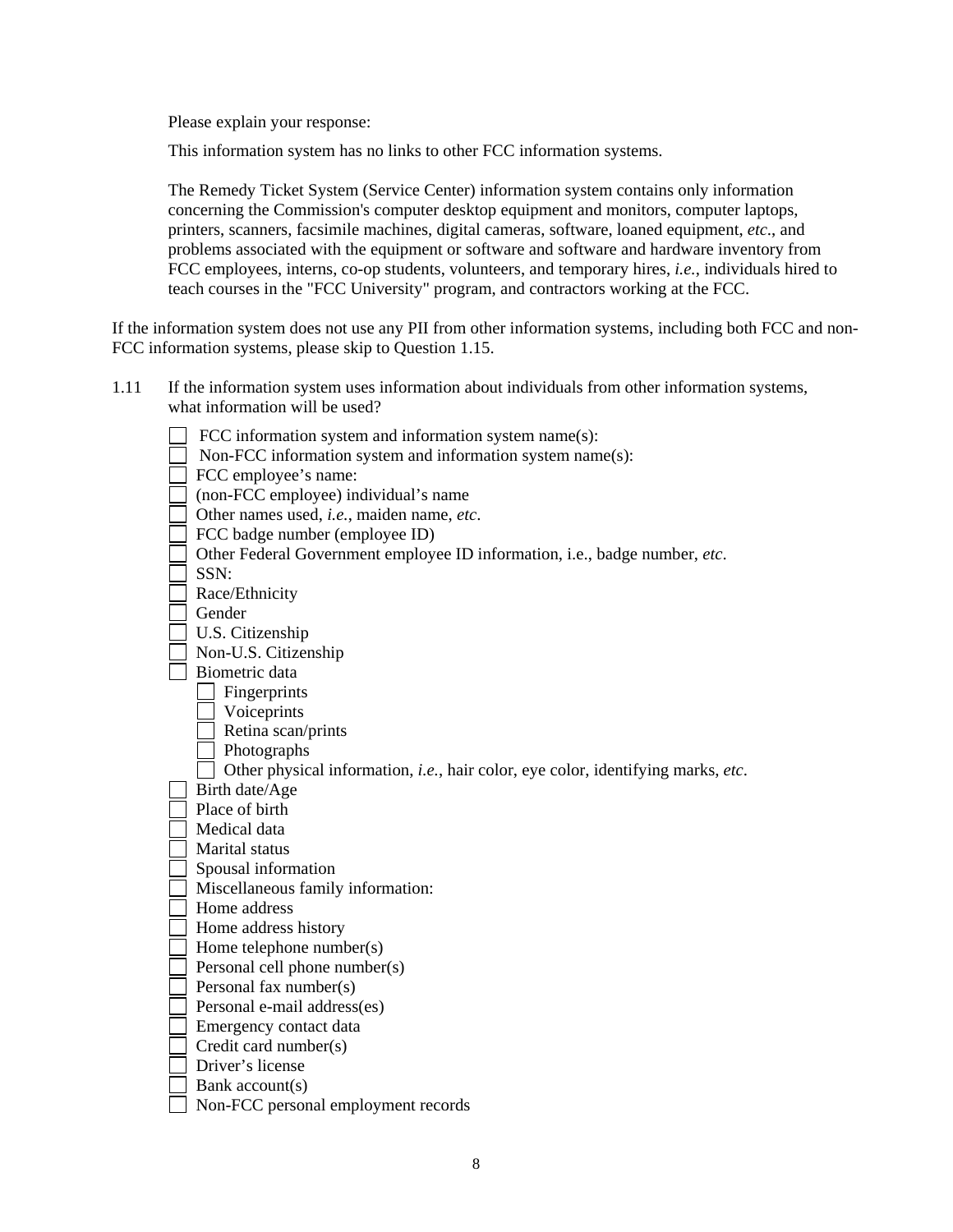| Non-FCC government badge number (employee ID) |
|-----------------------------------------------|
| Law enforcement data                          |
| Military records                              |
| National security data                        |
| Communications protected by legal privileges  |
| Financial history                             |
| Foreign countries visited                     |
| Background investigation history              |
| Digital signature                             |

#### Other information:

#### **Information about Business Customers and others (usually not considered "personal information"):**

| Not applicable                                                        |
|-----------------------------------------------------------------------|
| Name of business contact/firm representative, customer, and/or others |
| Race/Ethnicity                                                        |
| Gender                                                                |
| Full or partial SSN:                                                  |
| Business/corporate purpose(s)                                         |
| Other business/employment/job description(s)                          |
| Professional affiliations                                             |
| Intra-business office address (office or workstation)                 |
| Business telephone number(s)                                          |
| Business cell phone number(s)                                         |
| Business fax number(s)                                                |
| Business e-mail address(es)                                           |
| Bill payee name                                                       |
| Bank routing number(s)                                                |
| Income/Assets                                                         |
| Web navigation habits                                                 |
| Commercially obtained credit history data                             |
| Commercially obtained buying habits                                   |
| Personal clubs and affiliations                                       |
| Credit card number(s)                                                 |
| Bank account(s)                                                       |
| Other information:                                                    |
|                                                                       |

1.12 Will this information system derive new information, records, or data, or create previously unavailable information, records, or data, through aggregation or consolidation from the information that will now be collected via this link to the other system, including information, records, or data, that is being shared or transferred from the other information system(s)?

Please explain your response: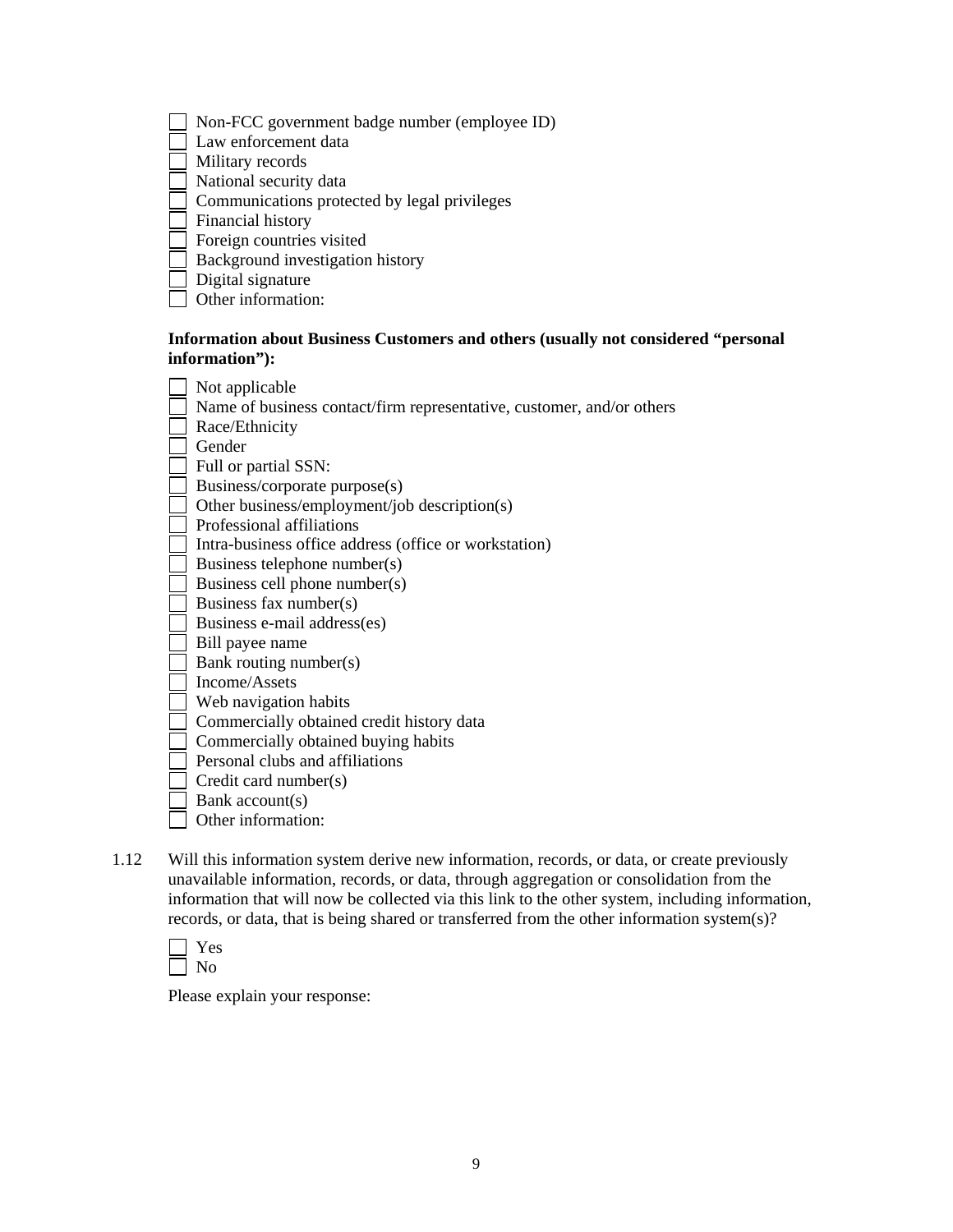1.13 Can the information, whether it is: (a) in the information system, (b) in a linked information system, and/or (c) transferred from another system, be retrieved by a name or a "unique identifier" linked to an individual, *e.g.*, SSN, name, home telephone number, fingerprint, voice print, *etc*.?

| - |
|---|
|   |

Please explain your response:

1.14 Will the new information include personal information about individuals, *e.g*., personally identifiable information (PII), be included in the individual's records, or be used to make a determination about an individual?

| ×.<br>⊢ |
|---------|
|         |

Please explain your response:

1.15 Under the *Privacy Act of 1974*, as amended, 5 U.S.C. 552a, Federal agencies are required to have a System of Records Notice (SORN) for an information system like this one, which contains information about individuals, *e.g.*, "personally identifiable information" (PII).

A System of Records Notice (SORN) is a description of how the information system will collect, maintain, store, and use the personally identifiable information (PII).

Is there a SORN that already covers this PII in this information system?



If yes, what is this System of Records Notice (SORN): This system of records notice, FCC/OMD-22, "Equipment Loan Records," was published in the *Federal Register* on April 5, 2006.

Please provide the citation that was published in the *Federal Register* for the SORN: 71 FR 17234, 17267.

If a SORN already covers this PII, please skip to **Section 2.0 System of Records Notice (SORN) Update** to address any changes to this SORN.

If a system of records notice (SORN) does not presently cover the information about individuals in this system, then it is necessary to determine whether a new FCC system of records notice must be created for the information.

1.16 If this information system is not covered by a system of records notice (SORN), does the information system exist by itself, or does it now, or did it previously exist as a component or subset of another SORN?

If yes, please explain what has occurred: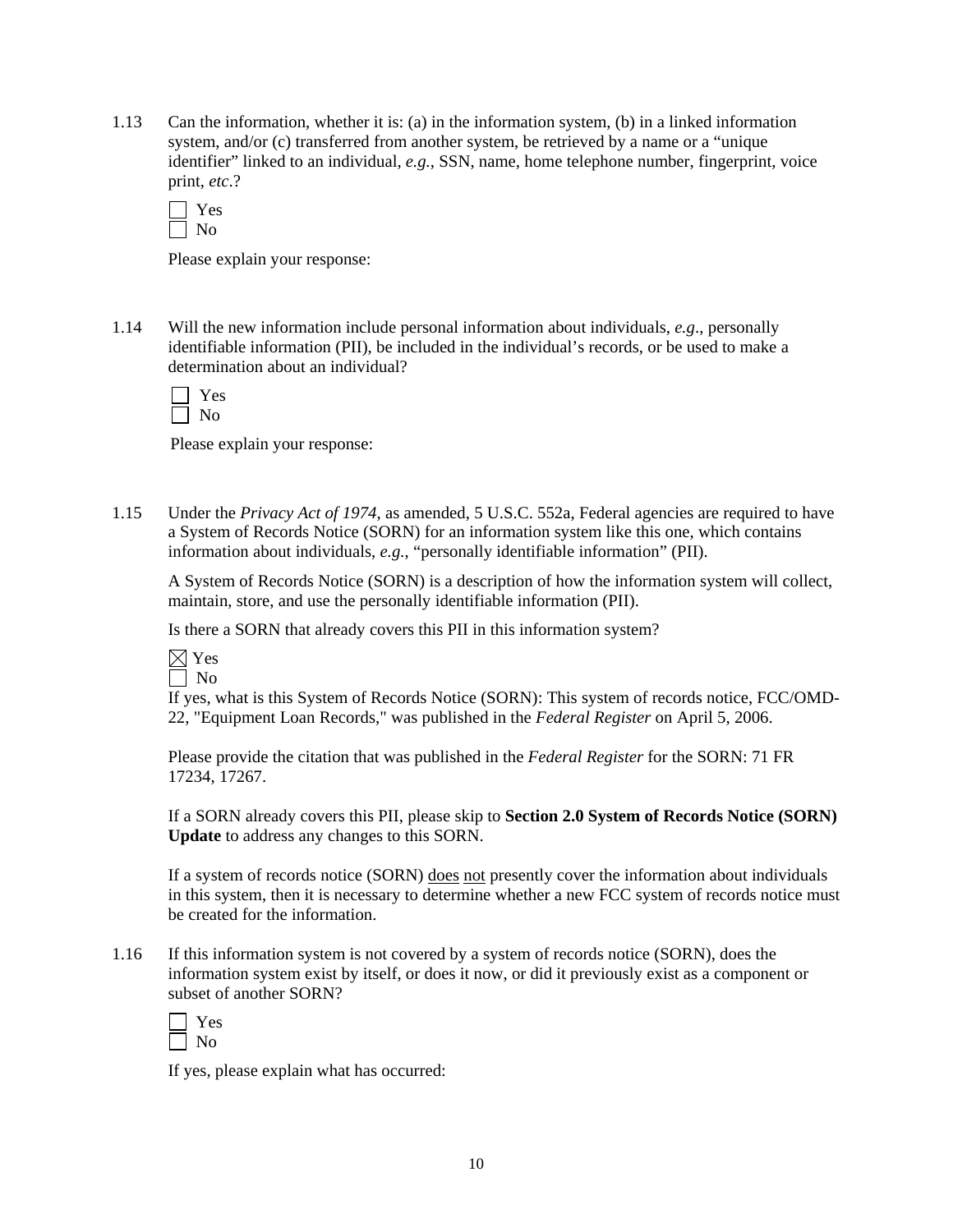What is the System of Records Notice (SORN) of which it is currently or previously a component or subset:

Please also provide the citation that was published in the *Federal Register* for the SORN:

- 1.17 What are the purposes or functions that make it necessary to create a new a system of records notice (SORN) for this information system, *e.g.*, why is the information being collected?
- 1.18 Where is this information for the system of records notice (SORN) located?
- 1.19 Is the use of the information both relevant and necessary to the purposes for which the information system is designed, *e.g.*, is the SORN only collecting and using information for the specific purposes for which the SORN was designed so that there is no "extraneous" information included in the database(s) or paper files?

Please explain your response:

If the use of this information is both relevant and necessary to the processes for this information system is designed, please skip to Question 1.21.

- 1.20 If not, why or for what reasons is the information being collected?
- 1.21 Is the information covered under a Security Classification as determined by the FCC Security Officer?

Please explain your response:

- 1.22 What is the legal authority that authorizes the development of the information system and the information/data collection?
- 1.23 In what instances would the information system's administrator/manager/developer permit disclosure to those groups outside the FCC for whom the information was not initially intended.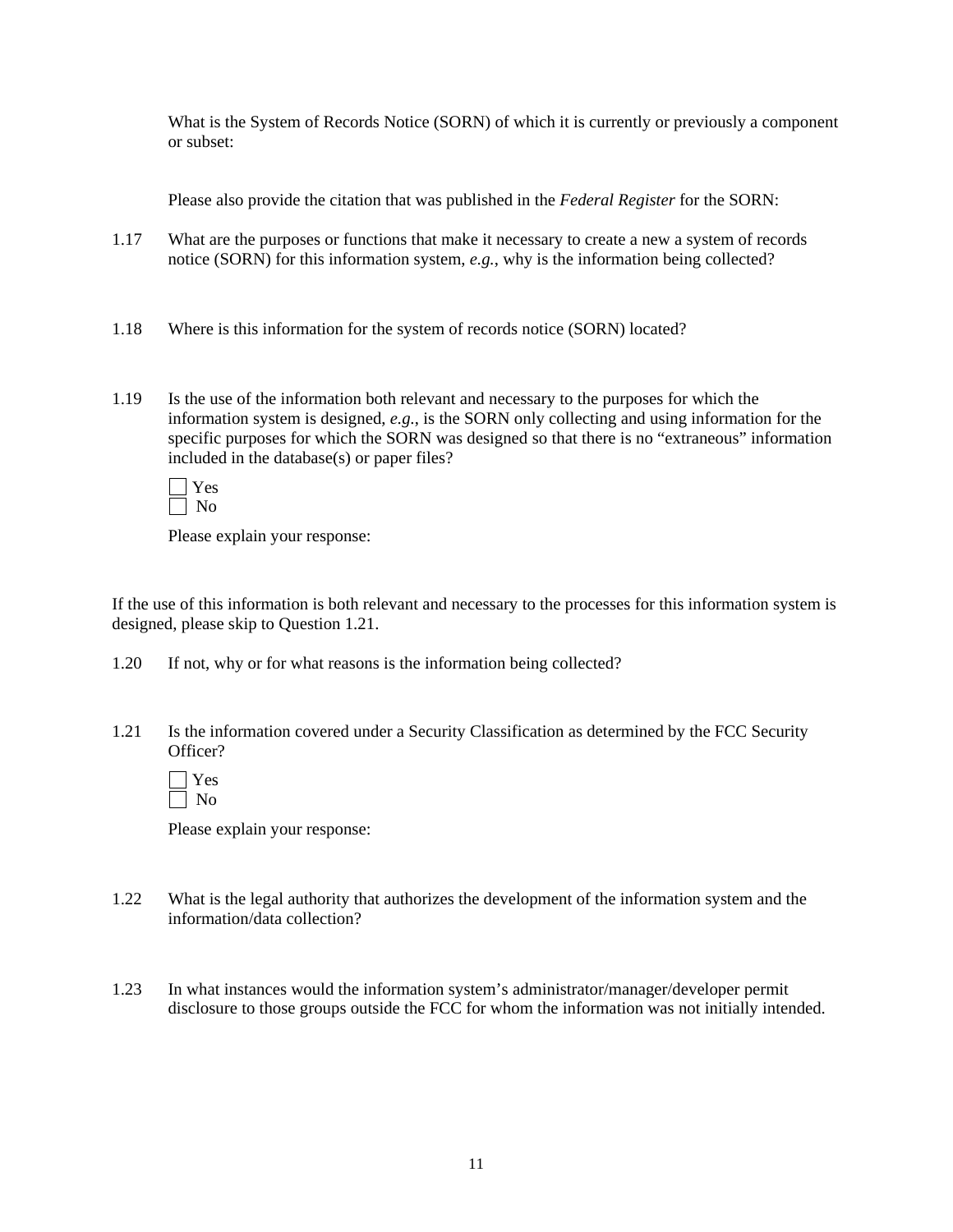| Such disclosures, which are referred to as "Routine Uses," <sup>2</sup> are those instances that permit the |
|-------------------------------------------------------------------------------------------------------------|
| FCC to disclose information from a SORN to specific "third parties." These disclosures may be               |
| for the following reasons:                                                                                  |
| (check all that are applicable)                                                                             |
| Adjudication and litigation:                                                                                |
| Committee communications and reporting:                                                                     |
| Compliance with welfare reform requirements:                                                                |
| Congressional inquiries:                                                                                    |

Emergency response by medical personnel and law enforcement officials:

Employment, security clearances, licensing, contracts, grants, and other benefits by the FCC:

 Employment, security clearances, licensing, contracts, grants, and other benefits upon a request from another Federal, state, local, tribal, or other public authority, *etc*.:

FCC enforcement actions:

Financial obligations under the Debt Collection Information Act:

Financial obligations required by the National Finance Center:

- First responders, *e.g.*, law enforcement, DHS, FEMA, DOD, NTIA, *etc*.:
- Government-wide oversight by NARA, DOJ, and/or OMB:
- Labor relations (NTEU):

Law enforcement and investigations:

- Program partners, e.g., WMATA, *etc*.:
- Breach of Federal data:
- Others "third party" disclosures:
- 1.24 Will the information be disclosed to consumer reporting agencies?
	- Yes

 $\Box$  No

 $\overline{a}$ 

Please explain your response:

- 1.25 What are the policies for the maintenance and secure storage of the information?
- 1.26 How is information in this system retrieved?
- 1.27 What policies and/or guidelines are in place on how long the bureau/office will retain the information?

<span id="page-11-0"></span> $2$  Information about individuals in a system of records may routinely be disclosed for the following conditions, *e.g.,* "routine uses"; however, in each of these routine uses that are checked, the FCC will determine whether disclosure of the information, *i.e.*, records, files, documents, and data, *etc*., is compatible with the purpose(s) for which the information has been collected.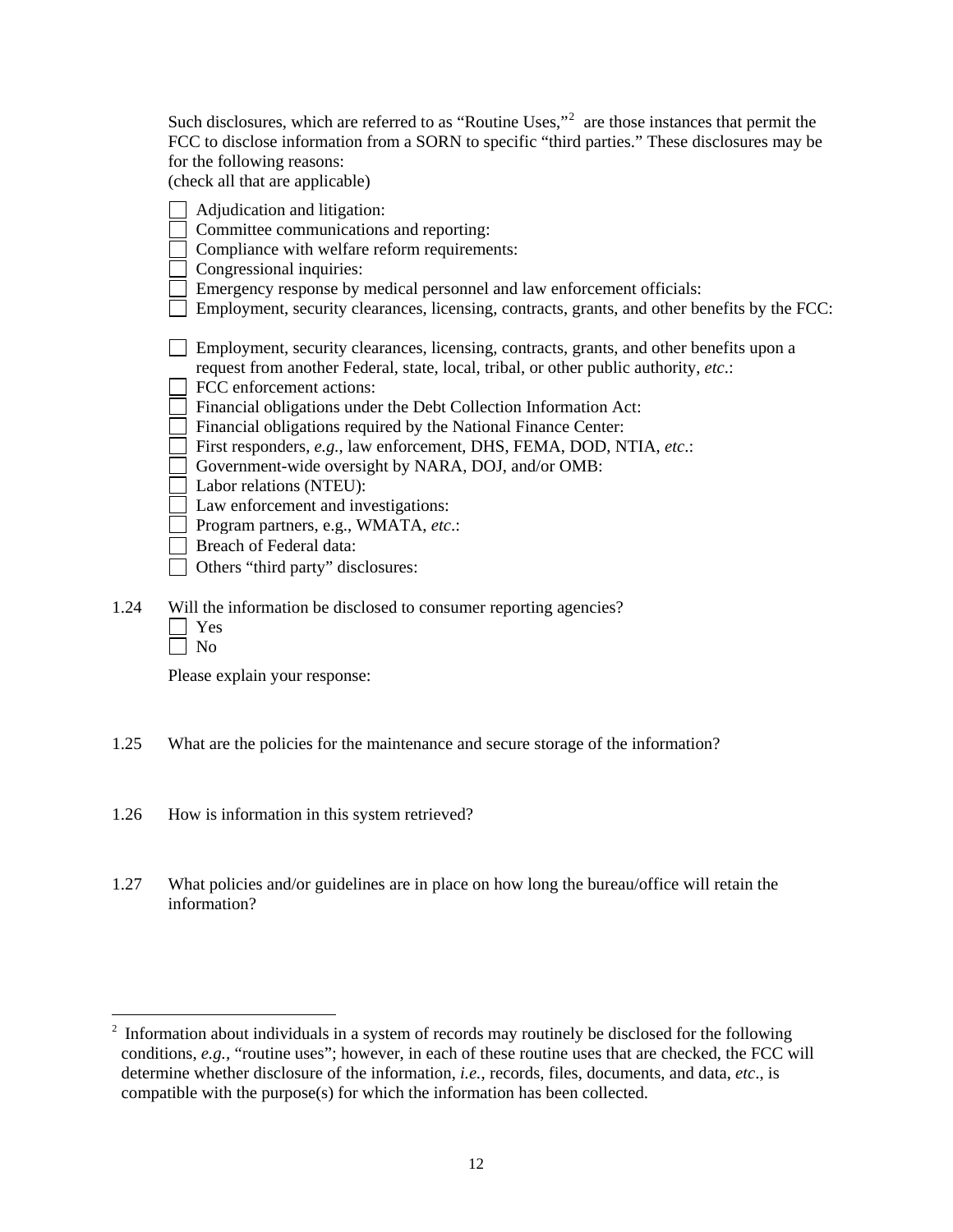- 1.28 Once the information is obsolete or out-of-date, what policies and procedures have the system's managers/owners established for the destruction/purging of the data?
- 1.29 Have the records retention and disposition schedule(s) been issued or approved by the National Archives and Records Administration (NARA)?

If a NARA records retention and disposition schedule has been approved for this System of Records Notice (SORN), please skip to **Section 2.0 System of Records Notice (SORN) Update**:

1.30 If there is no NARA approved records retention and disposal schedule, has there been any coordination with the Performance Evaluation and Records Management Branch (PERM) or the Records Officer?

Please explain your response:

If this is a new System of Records Notice (SORN), please skip to **Section 3.0 Development, Management, and Deployment and/or Sharing of the Information:** 

#### **Section 2.0 System of Records Notice (SORN) Update:**

If a System of Records Notice (SORN) currently covers the information, please provide information to update and/or revise the SORN:

2.1 Have there been any changes to the Security Classification for the information covered by the system of records notice (SORN) from what was originally determined by the FCC Security Officer?

| c |
|---|
|   |

Please explain your response:

 The FCC's Security Operations Center (SOC) has not assigned a security classification to the Remedy Ticket System (Service Center) information system, and to the personally identifiable information (PII) that it collects, uses, and maintains, that is covered by FCC/OMD-22, "Remedy Ticket System (Service Center)" SORN.

2.2 Have there been any changes to the location of the information covered by the system of records notice (SORN)?

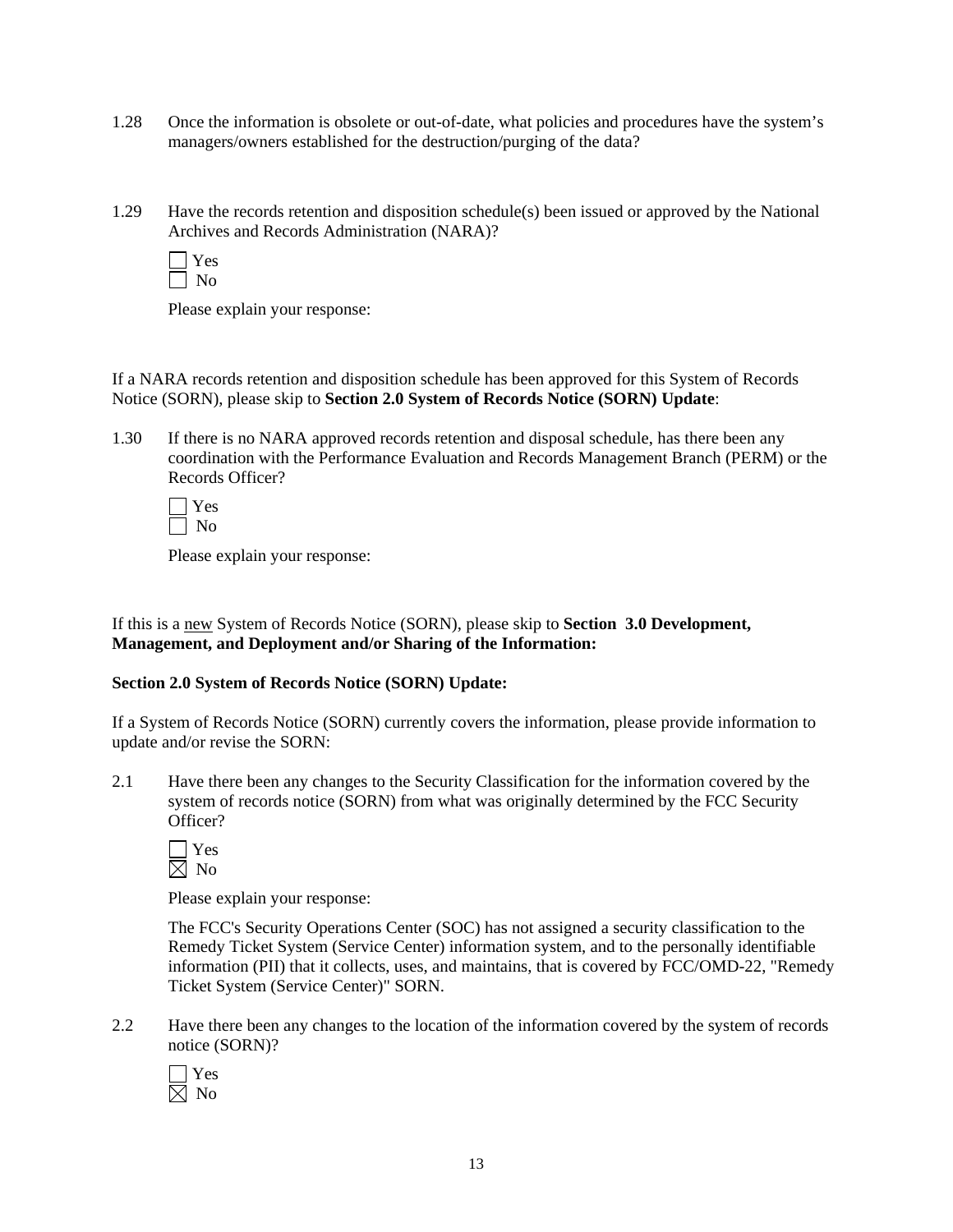The information, including the personally identifiable information (PII) that is covered by FCC/OMD-22, "Remedy Ticket System (Service Center) SORN, is located in the Associate Managing Director, Information Technology Center, in the Office of Managing Director (OMD), Federal Communications Commission (FCC), 445 12<sup>th</sup> Street, S.W., Washington, DC 20554.

2.3 Have there been any changes to the categories of individuals covered by the system of records notice (SORN)?

 Yes  $\boxtimes$  No

Please explain your response:

 The categories of individuals who are covered by FCC/OMD-22, "Remedy Ticket System (Service Center)," SORN, include FCC Employees, interns, co-op students, volunteers, temporary hires, and contractors working at the FCC, using FCC Information Technology equipment, *i.e.*, desktop computers, monitors, printers, laptop computers, pagers, cellular telephones, digital cameras, facsimile machines, scanners, and RSA Secure Tokens, *etc.*, by the FCC for the purpose of carrying out the Commission's business.

2.4 Have there been any changes to the categories of records, *e.g.*, types of information (or records) that the system of records notice (SORN) collects, maintains, and uses?

 $\Box$  Yes  $\boxtimes$  No

Please explain your response:

The categories of records, including the personally identifiable information (PII) that is covered by FCC/OMD-22, "Remedy Ticket System (Service Center)" SORN, include:

- (1) The individual's name, FCC work number, and organization unit, *e.g.*, bureau/office, *etc*.; and
- (2) Computer equipment's barcode number, serial number, model number, and modem number (if applicable).
- 2.5 Have there been any changes to the legal authority under which the FCC collects and maintains the information covered by the system of records notice (SORN)?

Please explain your response:

 The legal authorities for maintenance of the personally identifiable information (PII) covered by FCC/OMD-22, "Remedy Ticket System (Service Center)" SORN, are 44 U.S.C. 3101 and 47 U.S.C. 154(I).

2.5 Have there been any changes to the purposes for collecting, maintaining, and using the information covered by the system of records notice (SORN)?

 Yes  $\boxtimes$  No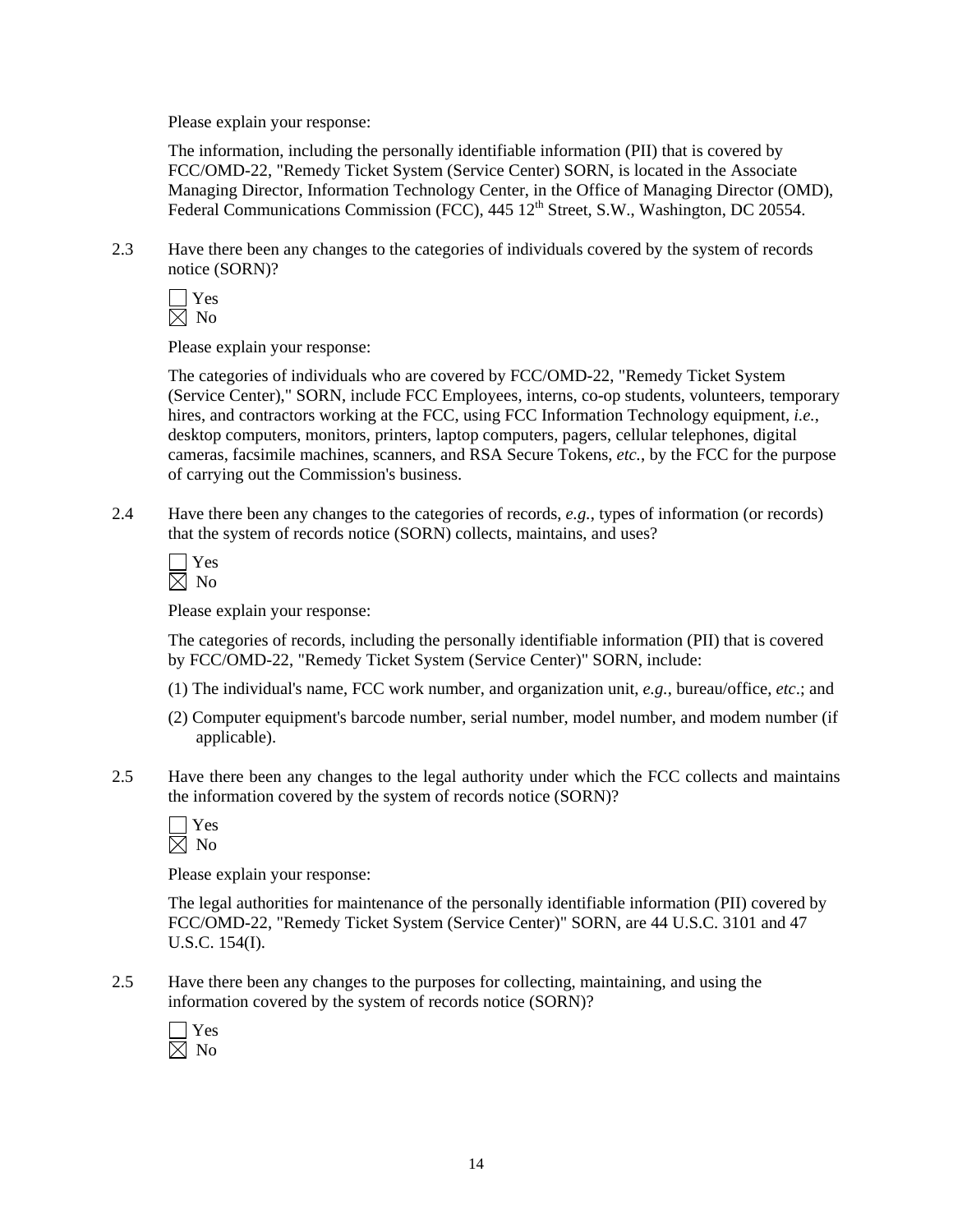The purposes for collecting maintaining, and using the information, including PII, and other records, which are covered by FCC/OMD-22, "Remedy Ticket System (Service Center)" SORN, are:

- (1) To allow the FCC to meet its statutory and regulatory duties to ensure that government property is used only for its allowed purposes;
- (2) To ensure that government-purchased property is properly inventoried and accounted for;
- (3) To include all types of inquiries from the FCC's equipment users; and
- (4) To ensure that the FCC operates efficiently and effectively.
- 2.6 Have there been any changes to the "Routine Uses"<sup>[3](#page-14-0)</sup> under which disclosures are permitted to "third parties" as noted in the system of records notice (SORN)?

Please check all Routine Uses that apply and provide any explanation as required:

- $\boxtimes$  Adjudication and litigation:
- Committee communications and reporting:
- $\Box$  Compliance with welfare reform requirements:
- $\boxtimes$  Congressional inquiries:
- Emergency response by medical personnel and law enforcement officials:
- $\boxtimes$  Employment, security clearances, licensing, contracts, grants, and other benefits by the FCC:
- $\boxtimes$  Employment, security clearances, licensing, contracts, grants, and other benefits upon a request from another Federal, state, local, tribal, or other public authority, *etc.*:
- FCC enforcement actions:
- $\boxtimes$  Financial obligations under the Debt Collection Act:
- $\boxtimes$  Financial obligations required by the National Finance Center:
- First responders, *e.g.*, law enforcement, DHS, FEMA, DOD, NTIA, *etc*.:
- $\boxtimes$  Government-wide oversight by NARA, DOJ, and/or OMB:
- $\boxtimes$  Labor relations:
- $\boxtimes$  Law enforcement and investigations:
- Program partners, *e.g.*, WMATA:
- $\boxtimes$  Breach of Federal data: OMB Memorandum M-07-16 (May 22, 2007).
- Others Routine Use disclosures not listed above:
- 2.8 Have there been any changes as to whether the FCC will permit the information covered by the system of records notice (SORN) can be disclosed to consumer reporting agencies?
	- Yes  $\overline{\boxtimes}$  No

 $\overline{a}$ 

<span id="page-14-0"></span><sup>3</sup> Information about individuals in a system of records may routinely be disclosed for the following conditions, *e.g.,* "routine uses"; however, in each of these routine uses that are checked, the FCC will determine whether disclosure of the information, *i.e.*, records, files, documents, and data, *etc*., is compatible with the purpose(s) for which the information has been collected.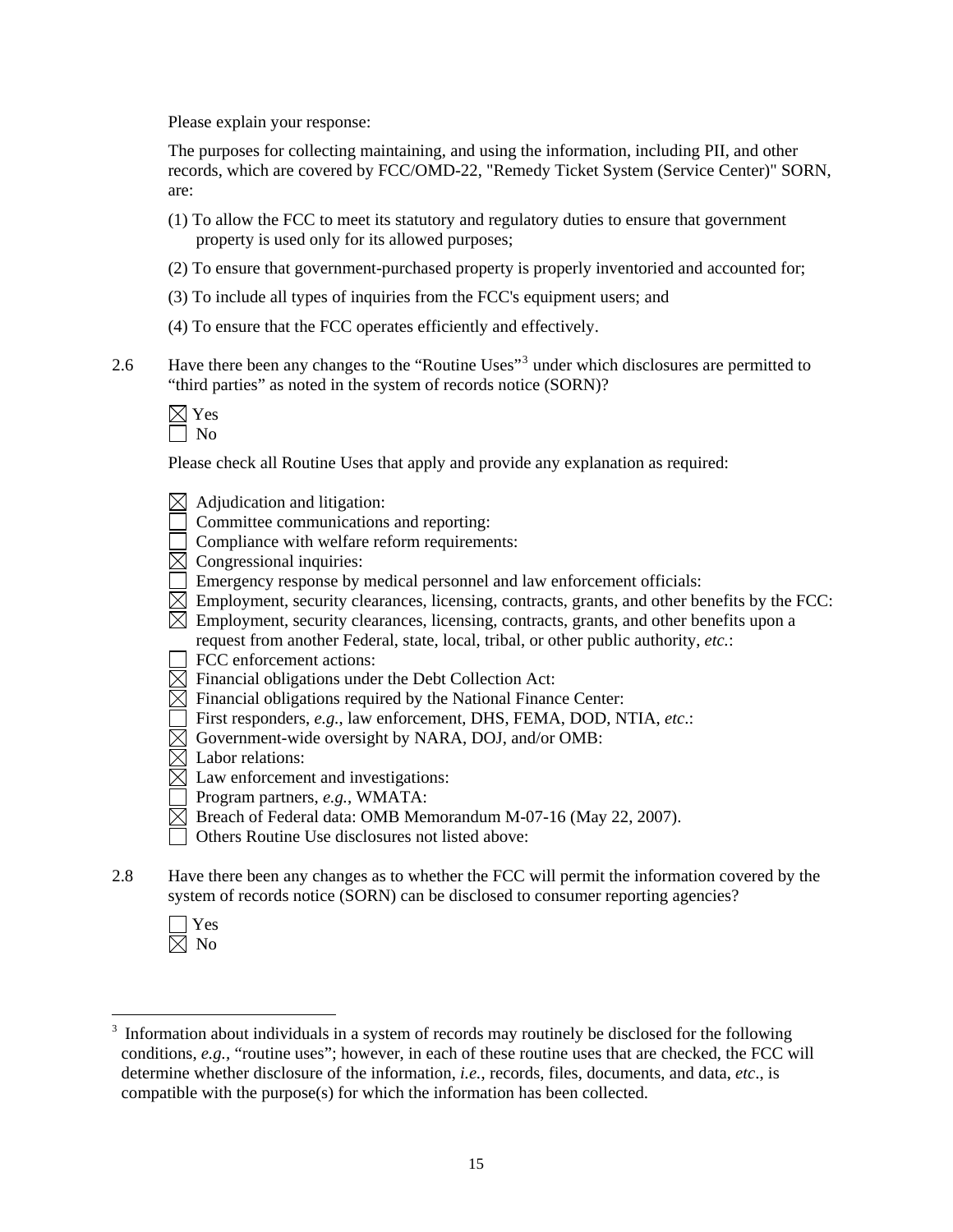Information in the Remedy Ticket System (Service Center) information system is not disclosed to any consumer reporting agencies.

2.9 Have there been any changes to the policies and/or guidelines for the storage and maintenance of the information covered by this system of records notice (SORN)?

Please explain your response:

 The information in this information system, including the personally identifiable information (PII) that is covered by FCC/OMD-22, "Remedy Ticket System (Service Center)" SORN, includes electronic data stored in the FCC's information network and CD ROMs.

The information, *e.g.*, electronic records and data, *etc.*, in the FCC's computer network databases is secured through controlled access and passwords restricted to administrative staff in the Associate Managing Director, Information Technology Center, (AMD-ITC). The information that is resident on network servers (electronic data) is backed-up daily to back-up media. Backup media are stored on-site and at an off-site storage location.

2.10 Have there been any changes to how the information covered by the system of records notice (SORN) is retrieved or otherwise accessed?

Please explain your response:

 Information in the Remedy Ticket System (Service Center) information system's computer databases is retrieved by searching electronically by the employee or contractor's name, equipment barcode number, serial number and/or model, modem numbers, or software name.

2.11 Have there been any changes to the safeguards that the system manager has in place to protect unauthorized access to the information covered by the system of records notice (SORN)?

Please explain your response:

Access to information in the Remedy Ticket System (Service Center), including the personally identifiable information (PII) that is covered by FCC/OMD-22, "Remedy Ticket System (Service Center)" SORN, is restricted to the ITC supervisors and staff.. Other FCC employees and contractors may be granted access on a "need to know basis" as dictated by their job duties and responsibilities.

Please note that you must also provide an update of the current protections, safeguard, and other security measures that are in place in this SORN in **Section 5.0 Safety and Security Requirements:**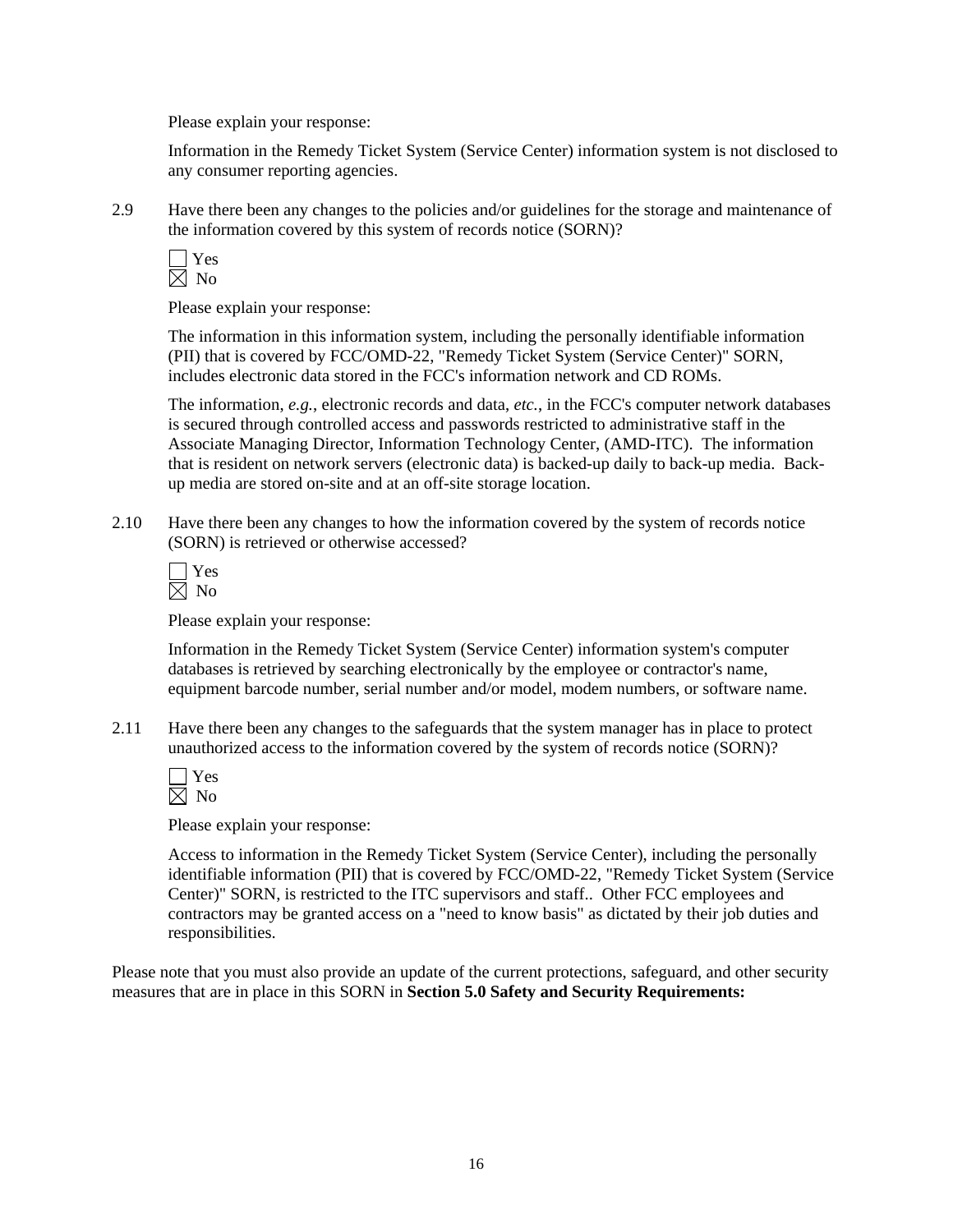2.12 Have there been any changes to the records retention and disposition schedule for the information covered by the system of records notice (SORN)? If so, has the system manager worked with the Performance Evaluation and Records Management (PERM) staff to insure that this revised schedule been approved by the National Archives and Records Administration (NARA)?



Please explain your response:

 The Associate Managing Director, Information Technology Center (AMD-ITC) maintains the information, including the electronic records, data, and files that are covered by FCC/OMD-22, "Remedy Ticket System (Service Center)," SORN in accordance with General Records Schedule 12 issued by the National Archives and Records Administration (NARA). The electronic records, data, and files are destroyed physically (electronic storage media) or by electronic erasure.

Individauls may request a copy of the disposition instructions from the FCC Privacy Act Officer or access the Schedule directly at: http://www.archives.gov/records-mgmt/ardor/grs12.html.

## **Section 3.0 Development, Management, and Deployment and/or Sharing of the Information:**

3.1 Who will develop the information system(s) covered by this system of records notice (SORN)?

Developed wholly by FCC staff employees:

Developed wholly by FCC contractors:

 $\overline{\boxtimes}$  Developed jointly by FCC employees and contractors:

Developed offsite primarily by non-FCC staff:

 $\boxtimes$  COTS (commercial-off-the-shelf-software) package:

Other development, management, and deployment/sharing information arrangements:

- 3.2 Where will the information system be hosted?
	- $\boxtimes$  FCC Headquarters
	- $\boxtimes$  Gettysburg
	- San Diego
	- Colorado
	- New York
	- Columbia Lab

Chicago

- Other information:
- 3.3 Who will be the primary manager(s) of the information system who will be responsible for assuring access to, proper use of, and protecting the security and integrity of the information? (Check all that apply and provide a brief explanation)
	- $\boxtimes$  FCC staff in this bureau/office exclusively: Supervisors and staff in AMD-ITC have responsibility for access and proper use of the information in the Remedy Ticket System (Service Center) information system.
	- FCC staff in other bureaus/offices:
	- Information system administrator/Information system developers:
	- □ Contractors:
	- Other information system developers, *etc*: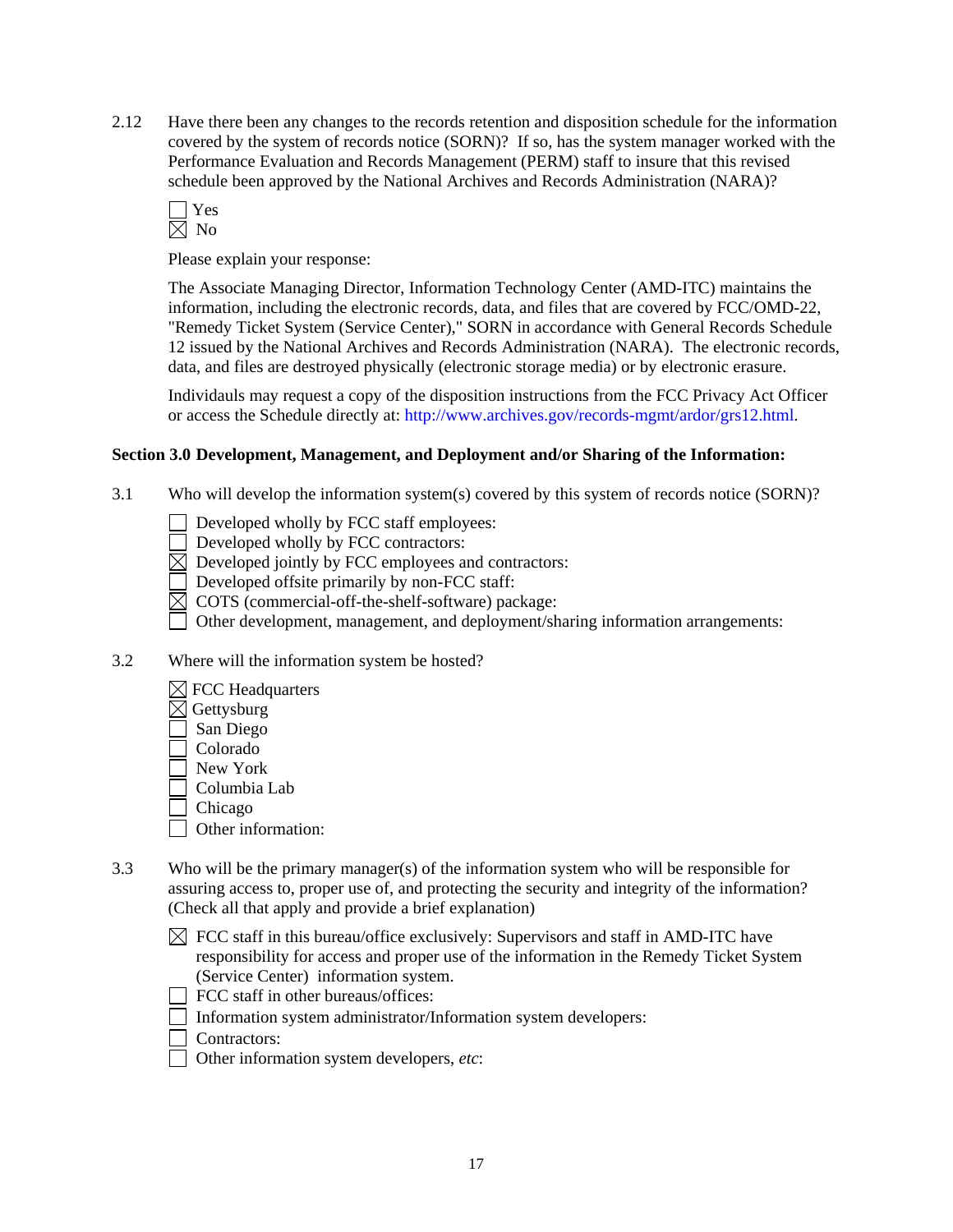3.4 What are the FCC's policies and procedures that the information system administrators and managers use to determine who gets access to the information in the system's files and/or database(s)?

Access to the electronic records, data, and files are stored in the FCC's computer network databases is restricted to the supervisors and staff in the Associate Managing Director, Information Technology Center (AMD-ITC). Other FCC employees and contractors working at the FCC may be granted access on a "need to know" basis as dictated by their job duties and responsibilities.

3.5 How much access will users have to data in the information system(s)?

| Access to all data: |
|---------------------|
|---------------------|

- $\overline{\boxtimes}$  Restricted access to data, as determined by the information system manager, administrator, and/or developer: FCC employees and contractors in AMD-ITC may be granted access on a "need-to-know" basis as dictated by their job duties and responsibilities.
- Other access policy:
- 3.6 Based on the Commission policies and procedures, which user group(s) may have access to the information at the FCC:

(Check all that apply and provide a brief explanation)

 $\boxtimes$  Information system managers: ITC supervisors.

- $\boxtimes$  Information system administrators: ITC staff, including both FCC employees and contractors, who manage the IT systems that hold and process the PII data.
- $\boxtimes$  Information system developers: ITC staff, including both FCC employees and contractors, who manage the IT systems that hold and process the data.
- $\boxtimes$  FCC staff in this bureau/office: FCC employees in AMD-ITC are granted access on a "need to know" basis.
- $\boxtimes$  FCC staff in other bureaus/offices: FCC employees in the B/Os are granted access on a "need to know" basis.
- $\boxtimes$  FCC staff in other bureaus/offices in FCC field offices: FCC employees in the field offices are granted access on a "need to know" basis.
- $\boxtimes$  Contractors: Contractors working at the FCC are granted access on a "need to know" basis.
- Other Federal agencies:
- State and/or local agencies:
- Businesses, institutions, and other groups:
- $\Box$  International agencies:
- $\Box$  Individuals/general public:
- □ Other groups:
- 3.7 If contractors are part of the staff in the FCC who collect, maintain, and access the information, does the IT supervisory staff ensure that contractors adhere fully to the Privacy Act provisions, as required under subsection (m) of the Privacy Act, as amended, 5 U.S.C. 552a(m)?

Please explain your response:

The ITC supervisory staff provides periodic privacy training to the IT contractors .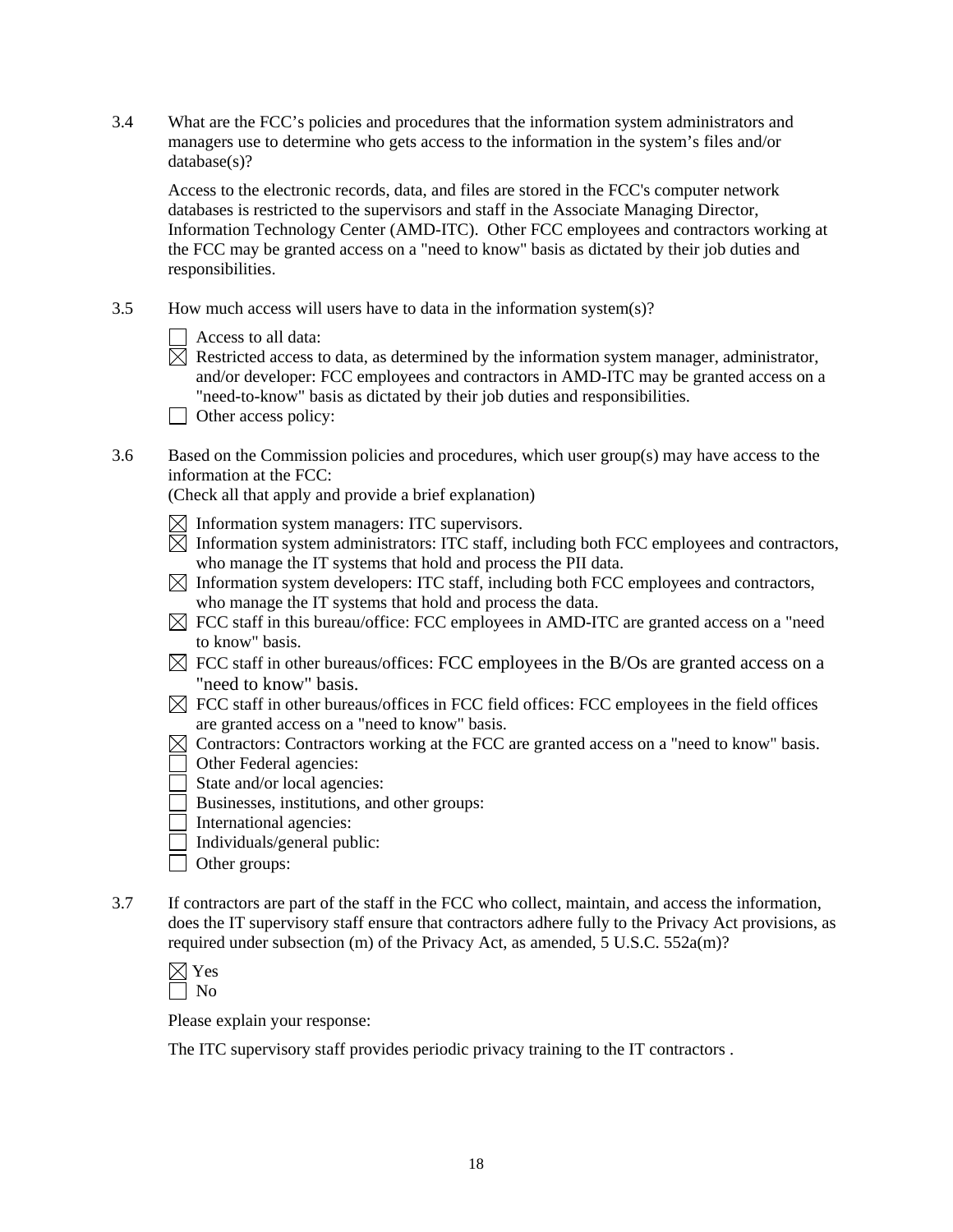3.8 Do any Section M contract(s) associated with the information system covered by this system of records notice (SORN) include the required FAR clauses (FAR 52.224-1 and 52.224-2)?

Please explain your response:

The contracts covering contractors who work with the Remedy Ticket System (Service Center) information system, including the PII covered by FCC/OMD-22, "Remedy Ticket System (Service Center)" SORN include the FAR clauses.

3.9 Does the information system covered by this system of records notice (SORN) transmit/share personal information, *e.g.*, personally identifiable information (PII), between the FCC information technology (IT) network(s) and a public or other non-FCC IT network(s), which are not covered by this Privacy Impact Assessment?

Please explain your response:

The Remedy Ticket System (Service Center) information system, including the personally identifiable information (PII) covered by FCC/OMD-22, "Remedy Ticket System (Service Center)" SORN, is a "stand alone" information system. It has no links to any other FCC or non-FCC information systems.

If there is no information sharing or transmission, please skip to **Section 4.0 Data Quality, Utility, Objectivity, and Integrity Requirements:**

- 3.10 If the information system covered by this system of records noticed (SORN) transmits/shares personal information between the FCC network and a public or other non-FCC network, which is not covered by this Privacy Impact Assessment, what information is shared/transmitted/disclosed and for what purposes?
- 3.11 If there is such transmission/sharing of personal information, how is the information secured for transmission—what security measures are used to prevent unauthorized access during transmission, *i.e.*, encryption, *etc.*?
- 3.12 If there is sharing or transmission to other information systems, with what other non-FCC organizations, groups, and individuals will the information be shared? (Check all that apply and provide a brief explanation)
	- Other Federal agencies:

State, local, or other government agencies:

Businesses:

- $\Box$  Institutions:
- Individuals:
- Other groups: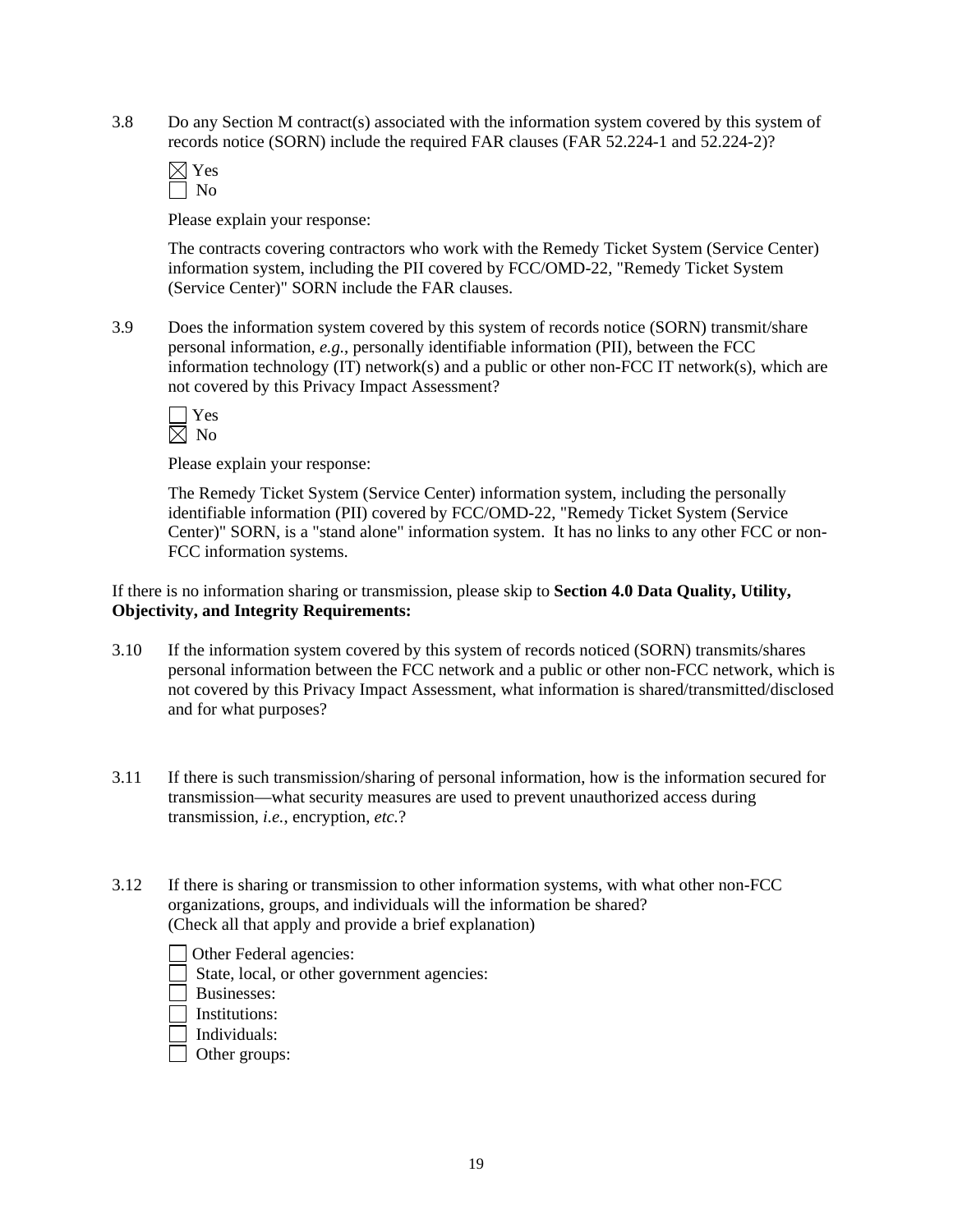If there is no "matching agreement," *e.g., Memorandum of Understand (MOU), etc*., please skip to **Section 4.0 Data Quality, Utility, Objectivity, and Integrity Requirements:** 

- 3.13 What kind of "matching agreement," *e.g.*, *Memorandum of Understanding (MOU)*, *etc.*, as defined by 5 U.S.C. 552a(u) of the Privacy Act, as amended, is there to cover the information sharing and/or transferal with the external organizations?
- 3.14 Is this a new or a renewed matching agreement?

| $\Box$ New matching agreement     |
|-----------------------------------|
| $\Box$ Renewed matching agreement |

Please explain your response:

3.15 Has the matching agreement been reviewed and approved (or renewed) by the FCC's Data Integrity Board, which has administrative oversight for all FCC matching agreements?

Yes

 If yes, on what date was the agreement approved:  $\Box$  No

Please explain your response:

- 3.17 How is the information that is covered by this system of records notice (SORN) transmitted or disclosed with the external organization(s) under the *MOU* or other "matching agreement?"
- 3.18 How is the shared information secured by the recipient under the *MOU*, or other "matching agreement?"

## **Section 4.0 Data Quality, Utility, Objectivity, and Integrity Requirements:**

OMB regulations require Federal agencies to insure that the information/data that they collect and use meets the highest possible level of quality and integrity. It is important, therefore, that the information the Commission's information systems use meets the "benchmark standards" established for the information.

- 4.1 How will the information that is collected from FCC sources, including FCC employees and contractors, be checked for accuracy and adherence to the Data Quality guidelines? (Please check all that apply)
	- Information is processed and maintained only for the purposes for which it is collected.
	- Information is reliable for its intended use(s).
	- $\Box$  Information is accurate.
	- $\Box$  Information is complete.
	- Information is current.
	- $\boxtimes$  Not applicable: This information system does not collect the types of information, records, and data, *etc*. that are covered by the Data Quality guidelines.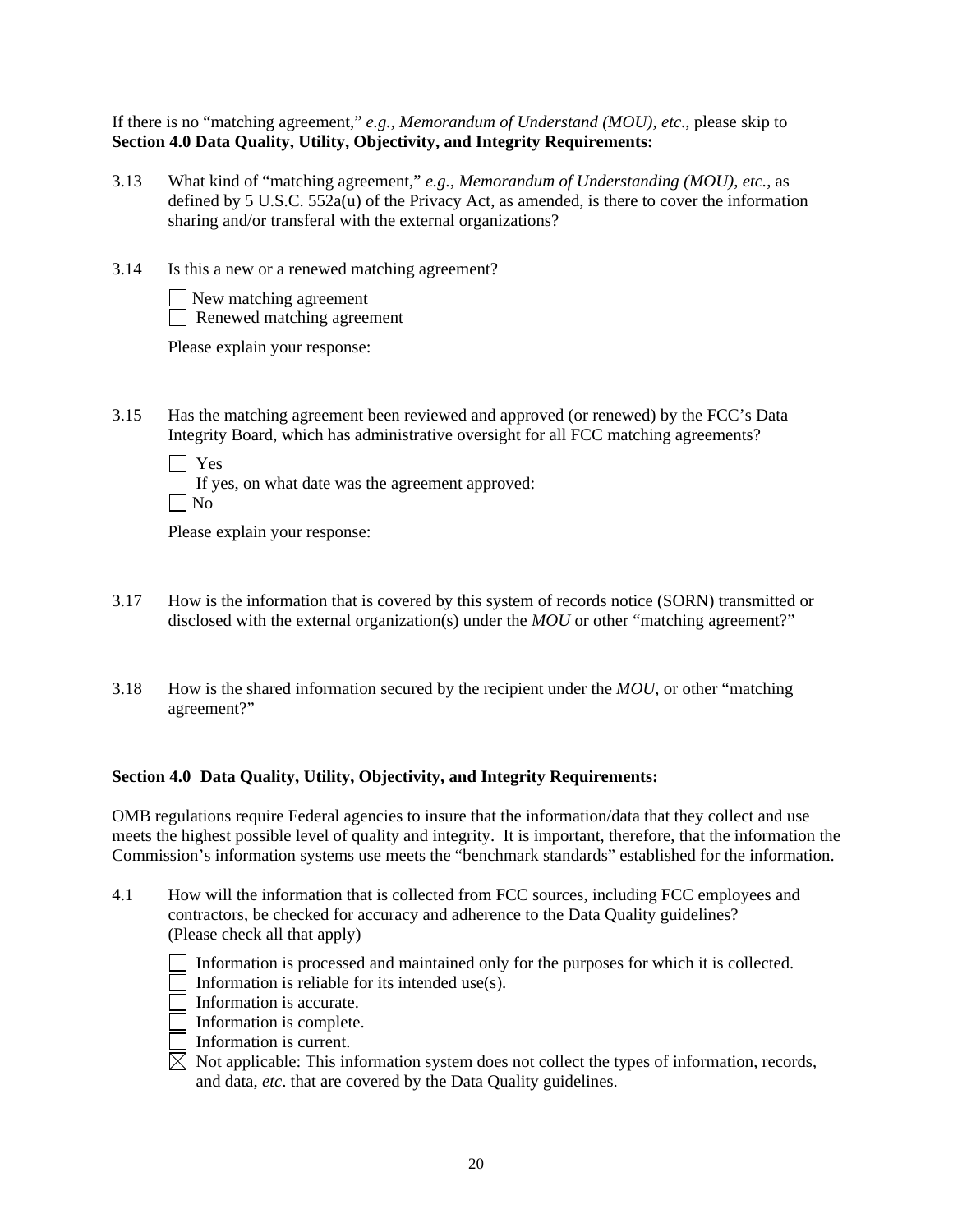Please explain any exceptions or clarifications:

The information contained in the Remedy Ticket System (Service Center) information system, including the personally identifiable information (PII) covered by FCC/OMD-22, "Remedy Ticket System (Service Center)" SORN, is collected by the AMD-ITC staff when they issue equipment to FCC employees and contractors.

FCC employees and contractors must complete FCC Form A-200, "FCC Computer System Application Access Assignment Form," FCC Form A-201, " FCC Computer System Rules of Behavior," and "Instructions for Reporting Lost Equipment" before they are granted use of the FCC equipment.

Employees and contractors who are loaned FCC sensitive property, i.e., laptop computers, digital cameras, etc., and/or telecommuting equipment, i.e., personal computers, monitors, printers, facsimile machines, and scanners, etc., must also complete and sign FCC Form A-535, "Self-Certification Form," verifying that they are in possession of this equipment as part of the FCC's annual physical inventory of FCC property.

If the Data Quality Guidelines do not apply to the information in this information system, please skip to **Section 5.0 Safety and Security Requirements:** 

- 4.2 Is any information collected from non-FCC sources; if so, how will the information sources be checked for accuracy and adherence to the Data Quality guidelines? (Please check all that apply and provide an explanation)
	- □ Yes, information is collected from non-FCC sources: Information is processed and maintained only for the purposes for which it is collected:
		- Information is reliable for its intended use(s):
		- $\Box$  Information is accurate:
		- $\Box$  Information is complete:
		- $\Box$  Information is current:
	- $\boxtimes$  No information comes from non-FCC sources: The FCC equipment is only loaned to FCC employees and contractors working at the Commission.

Please explain any exceptions or clarifications:

If the information that is covered by this system of records notice (SORN) is not being aggregated or consolidated, please skip to Question 4.5.

- 4.3 If the information that is covered by this system of records notice (SORN) is being aggregated or consolidated, what controls are in place to insure that the information is relevant, accurate, and complete?
- 4.4. What policies and procedures do the information system's administrators and managers use to insure that the information adheres to the Data Quality guidelines both when the information is obtained from its sources and when the information is aggregated or consolidated for the use by the bureaus and offices?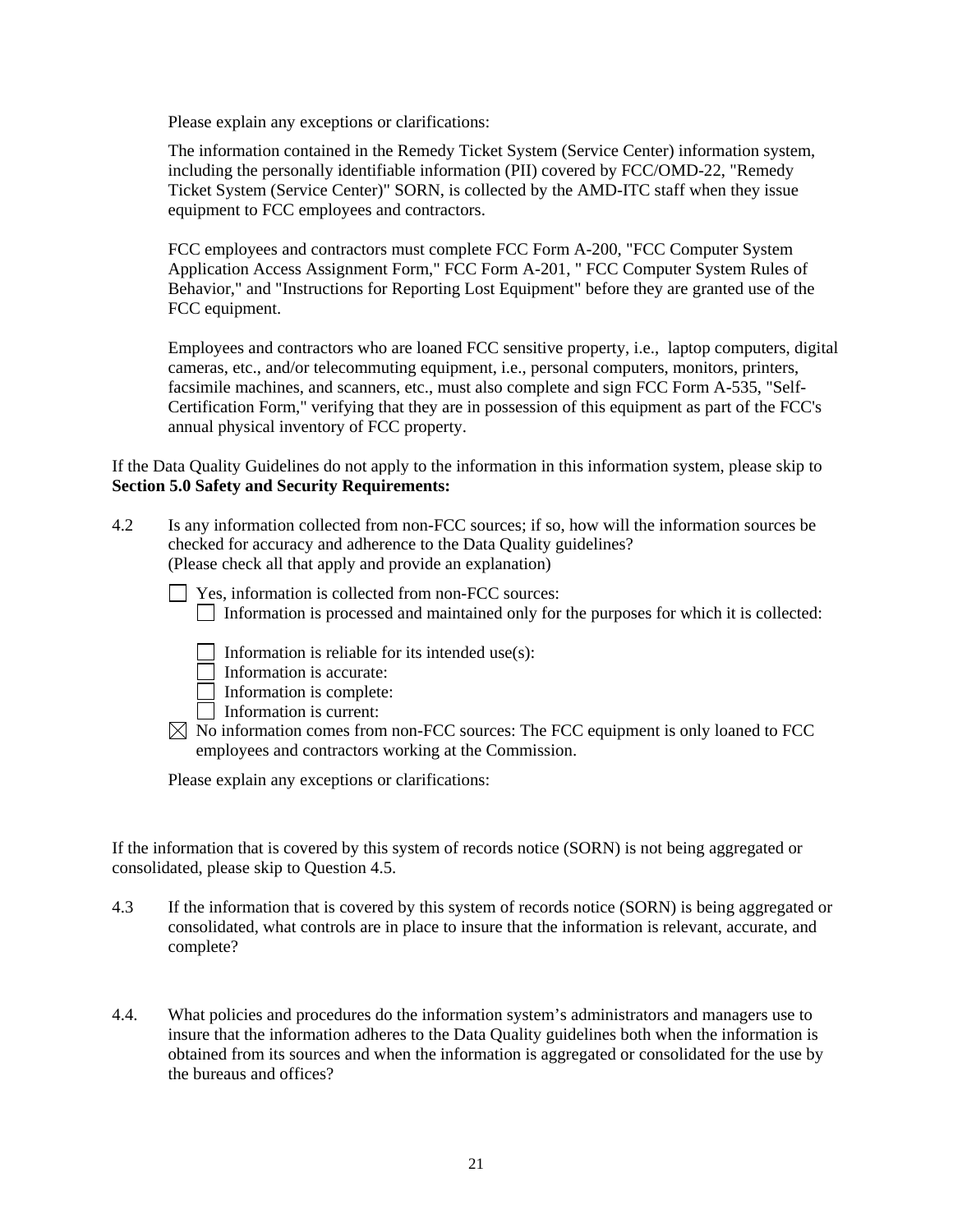4.5 How often are the policies and procedures checked routinely—what type of annual verification schedule has been established to insure that the information that is covered by this system of records notice adheres to the Data Quality guidelines?

#### **Section 5.0 Safety and Security Requirements:**

- 5.1 How are the records/information/data in the information system covered by this system of records notice (SORN) stored and maintained?
	- $\boxtimes$  IT database management system (DBMS)
	- $\overline{\boxtimes}$  Storage media including diskettes, CDs, CD-ROMs, *etc.*
	- $\overline{\boxtimes}$  Electronic tape
	- $\Box$  Paper files
	- Other:
- 5.2 Is the information collected, stored, analyzed, or maintained by this information system available in another form or from another source (other than a "matching agreement" or *MOU*, as noted above)?

 Yes  $\bar{\boxtimes}$  No

Please explain your response:

All information that the Remedy Ticket System information system collects, uses, and maintains is obtained from the data that the ITC staff collects when they issue the equipment to FCC employees and contractors.

5.3 Is the information system covered by this system of records notice (SORN) part of another FCC information system that collects personally identifiable information (PII)?

 Yes  $\boxtimes$  No

Please explain your response:

The Remedy Ticket System (Service Center) information system, including the personally identifiable information (PII) covered by FCC/OMD-22, "Remedy Ticket System (Service Center) " SORN, is a "stand alone" information system with no links to either FCC or non-FCC information systems.

If this information system is not part of another FCC information system, please skip to Question 5.7.

5.4 If the information system (under review here) has personally identifiable information (PII) and is part of another FCC information system, is there a transfer of records/data/information between these two FCC information system(s)?

Please explain your response: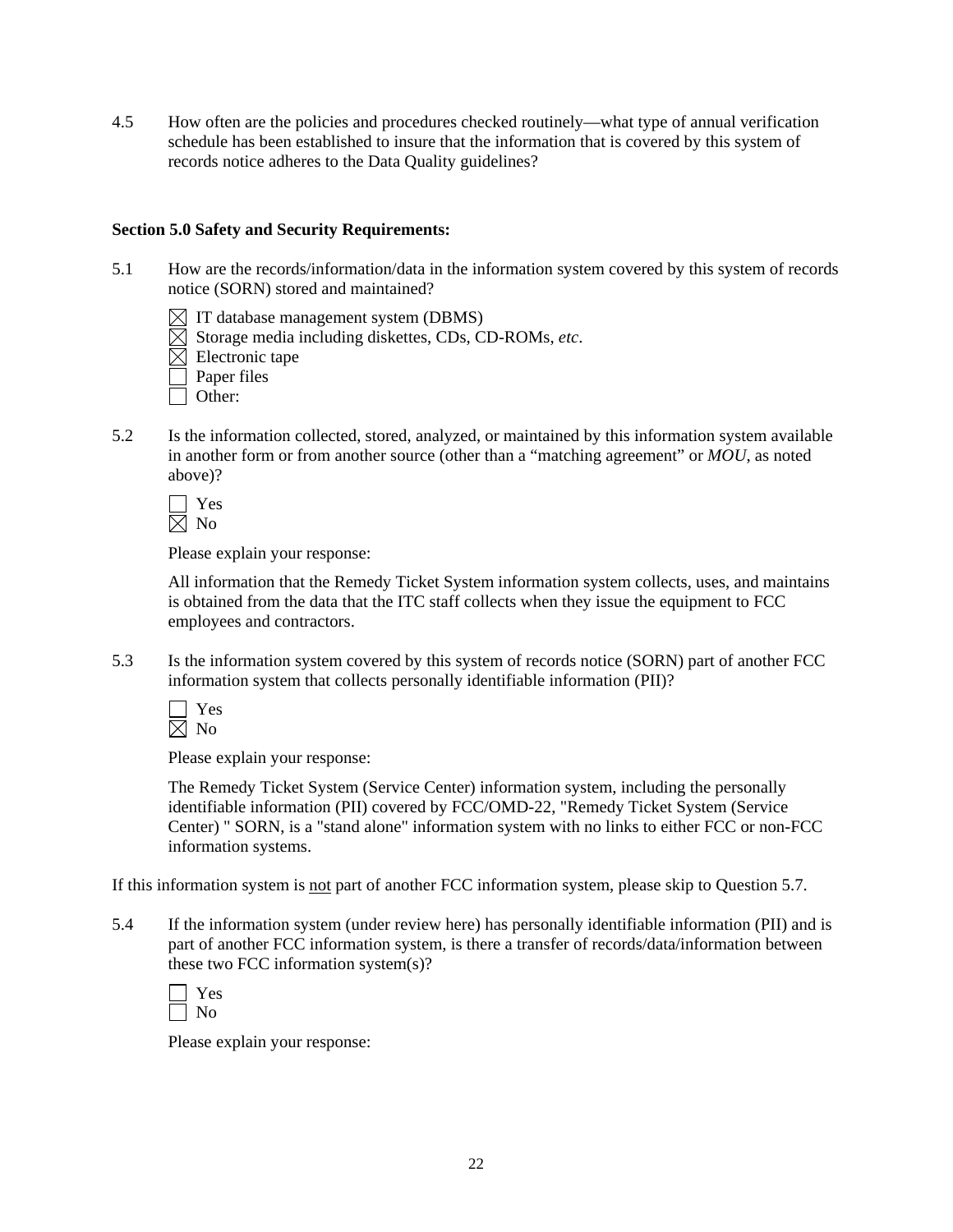5.5 If the information system's personally identifiable information (PII) is part of another FCC information system, does the information system have processes and/or applications that are part of those from the other FCC information systems?

Please explain your response:

5.6 If either or both such situations, as noted in Questions 5.4 and 5.5 exist, what security controls are there to protect the PII information and to prevent unauthorized access?

 $\Box$  Not applicable.

Please explain your response:

5.7 Would the unavailability of this information system prevent the timely performance of FCC operations?

 $\boxtimes$  Yes No

Please explain your response:

The Remedy Ticket System (Service Center) information system performs a necessary a function for the Commission. This information system provides the data that the FCC's Information Technology Center (ITC) staff uses to keep track of the electronic equipment that has been loaned to FCC employees and contractors. This recordkeeping function is necessary for the FCC to meet its statutory and regulatory duties to ensure that:

- (1) the government property is used only for allowed purposes;
- (2) the government-purchased property is properly inventoried and accounted for;
- (3) records of all the types of inquiries from the FCC's equipment users are maintained on a shortterm basis for accountability and training purposes; and
- (4) the FCC operates efficiently and effectively.
- 5.8 Will the information system include an externally facing information system or portal such as an Internet accessible web application at [www.fcc.gov](http://www.fcc.gov/) or other URL that allows customers/users to access development, production, or internal FCC networks, and which may pose potential risks to the information's security?

 Yes  $\boxtimes$  No

Please explain your response:

The Remedy Ticket System (Service Center) information system is an internal FCC information system, *e.g.*, there is no Internet access from outside the FCC.

If the information is collected by some method or mechanism other than the externally facing information system portal at [www.fcc.gov](http://www.fcc.gov/) or other URL, please skip to Question 5.11.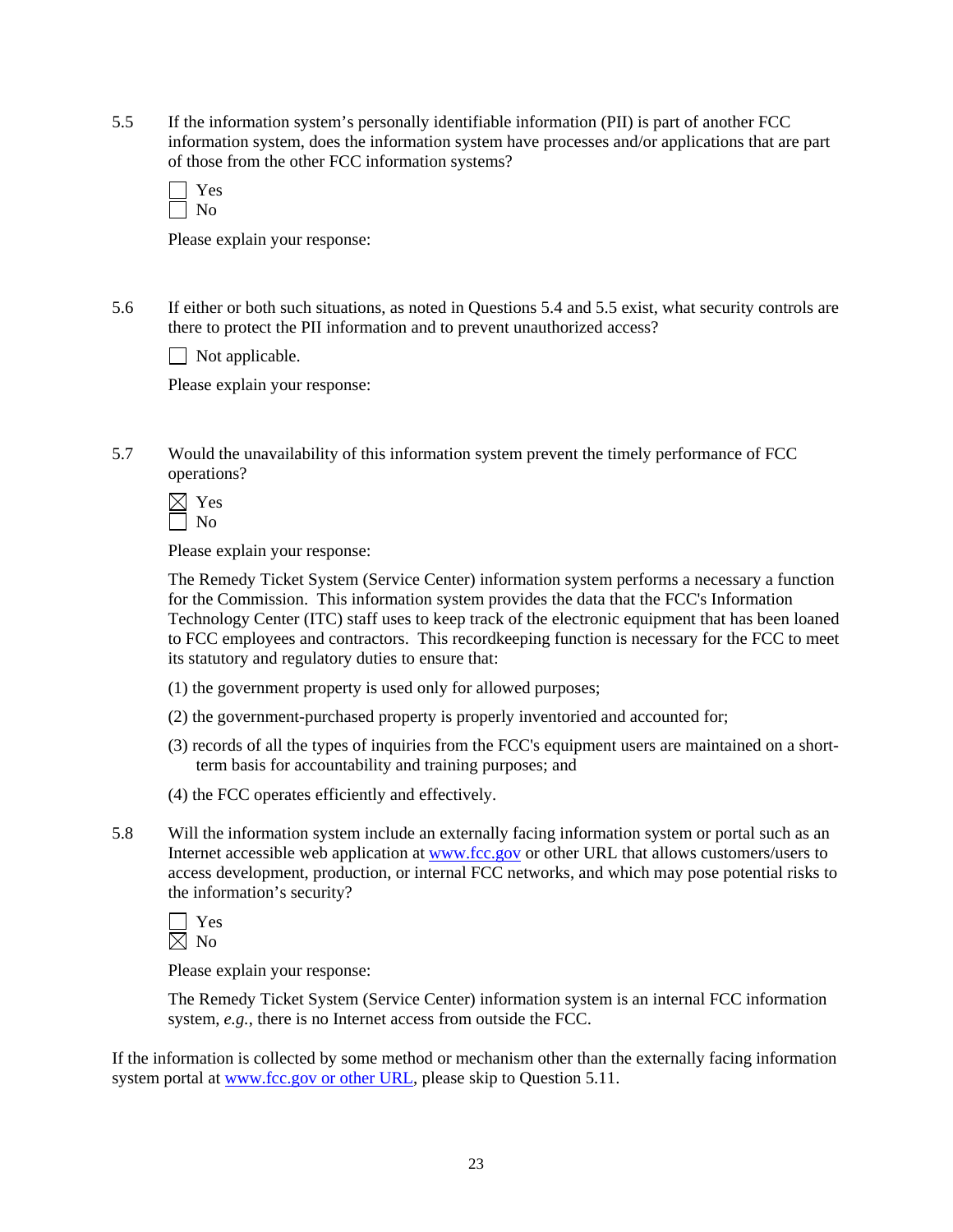5.9 If the information is collected via [www.fcc.gov](http://www.fcc.gov/) or other URL from the individuals, how does the information system notify users about the Privacy Notice:

| $\Box$ Link to the FCC's privacy policies for all users: |
|----------------------------------------------------------|
|----------------------------------------------------------|

Privacy notice displayed on the webpage:

Privacy notice printed at the end of the form or document:

 $\Box$  Website uses another method to alert users to the Privacy Act Notice, as follows:

 $\Box$  If there is no link or notice, why not:

5.10 If a privacy notice is displayed, which of the following are included?

Proximity and timing—the privacy notice is provided at the time and point of data collection.

Purpose—describes the principal purpose(s) for which the information will be used.

Authority—specifies the legal authority that allows the information to be collected.

 $\Box$  Conditions—specifies whether providing the information is voluntary, and the effects, if any, of not providing it.

Disclosures—specify the routine use(s) that may be made of the information.

 $\Box$  Not applicable, as information will not be collected in this way.

Please explain your response:

5.11 Will the information system include another customer-facing web site not on [www.fcc.gov](http://www.fcc.gov/) or other URL?

Please explain your response:

If the information is collected by some method or mechanism other than via the FCC Internet website at [www.fcc.gov](http://www.fcc.gov/) or the FCC Intranet for FCC employees and contractors working at the FCC, please skip to Question 5.14.

5.12 If the information system has a customer-facing web site via the FCC Intranet for FCC employees and contractors working at the FCC, does this web site(s) have a Privacy Act Notice and how is it displayed?

Yes

 $\Box$  Notice is displayed prominently on this FCC Intranet website:

Link is provided to a general FCC Privacy Notice for all users:

 $\Box$  Privacy Notice is printed at the end of the form or document:

Website uses another method to alert users to the Privacy Act Notice:

 $\Box$  No:

If there is no Privacy Act Notice, please explain why not:

5.13 If a privacy notice is displayed, which of the following information is included?

 Proximity and timing—the privacy notice is provided at the time and point of data collection.  $\Box$  Purpose—describes the principal purpose(s) for which the information will be used.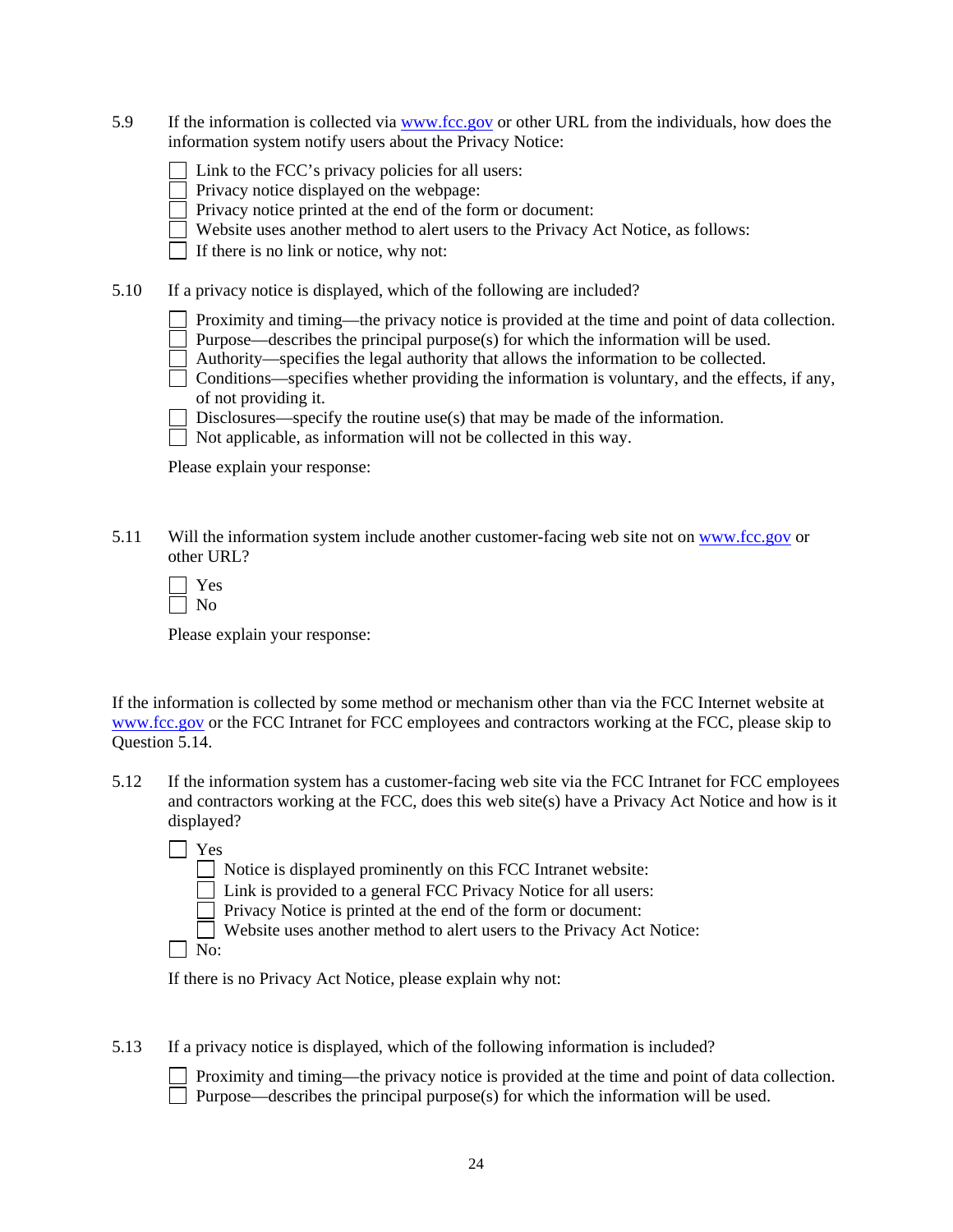|  | $\Box$ Authority—specifies the legal authority that allows the information to be collected. |  |  |  |  |
|--|---------------------------------------------------------------------------------------------|--|--|--|--|
|--|---------------------------------------------------------------------------------------------|--|--|--|--|

| Conditions—specifies if providing the information is voluntary, and the effects, if any, of not |  |  |  |  |
|-------------------------------------------------------------------------------------------------|--|--|--|--|
| providing it.                                                                                   |  |  |  |  |

 $\Box$  Disclosures—specify the routine use(s) that may be made of the information.

 $\Box$  Not applicable, as information will not be collected in this way.

Please explain your response:

If information is collected by some method or mechanism other than by fax, e-mail, FCC form(s), or regular mail, please skip to Question 5.16.

| 5.14 | If information is collected from the individual by fax, e-mail, FCC form(s), or regular mail, how |
|------|---------------------------------------------------------------------------------------------------|
|      | is the privacy notice provided?                                                                   |

| $\boxtimes$ Privacy notice is on the document, e.g., FCC form, etc. FCC Forms A-200, A-201, and A-535 |
|-------------------------------------------------------------------------------------------------------|
| that pertain to the Remedy Ticket System's processes and functions carry a privacy notice.            |
| Privacy notice displayed on the webpage where the document is located:                                |

| $\rightarrow$ 2.11, we get the company of the model where the coordinate is resolved.      |
|--------------------------------------------------------------------------------------------|
| Statement on the document notifies the recipient that they may read the FCC Privacy Notice |
| at www.fcc.gov.                                                                            |

| $\boxtimes$ Website or FCC document uses other method(s) to alert users to the Privacy Act Notice: |
|----------------------------------------------------------------------------------------------------|
| When users log-in to access the FCC computer network.                                              |

 $\Box$  Privacy notice is provided via a recorded message or given verbally by the FCC staff handling telephone calls:

No link or notice, please explain why not:

Not applicable, as personally identifiable information (PII) will not be collected.

5.15 If a privacy notice is displayed, which of the following information is included?

 $\boxtimes$  Proximity and timing—the privacy notice is provided at the time and point of data collection.

 $\boxtimes$  Purpose—describes the principal purpose(s) for which the information will be used.

- $\overline{\boxtimes}$  Authority—specifies the legal authority that allows the information to be collected.
- $\overline{\boxtimes}$  Conditions—specifies if providing the information is voluntary, and the effects, if any, of not providing it.
- $\boxtimes$  Disclosures—specify the routine use(s) that may be made of the information.
- $\Box$  Not applicable, as information will not be collected in any other way.

Please explain your response:

If there is no access to the information system from outside the FCC via [www.FCC.gov](http://www.fcc.gov/) or other URL, please skip to Question 5.17.

 5.16 If consumers may access the information and/or the information system on-line via www.FCC.gov, does it identify ages or is it directed to people under 13 years old?

Please explain your response: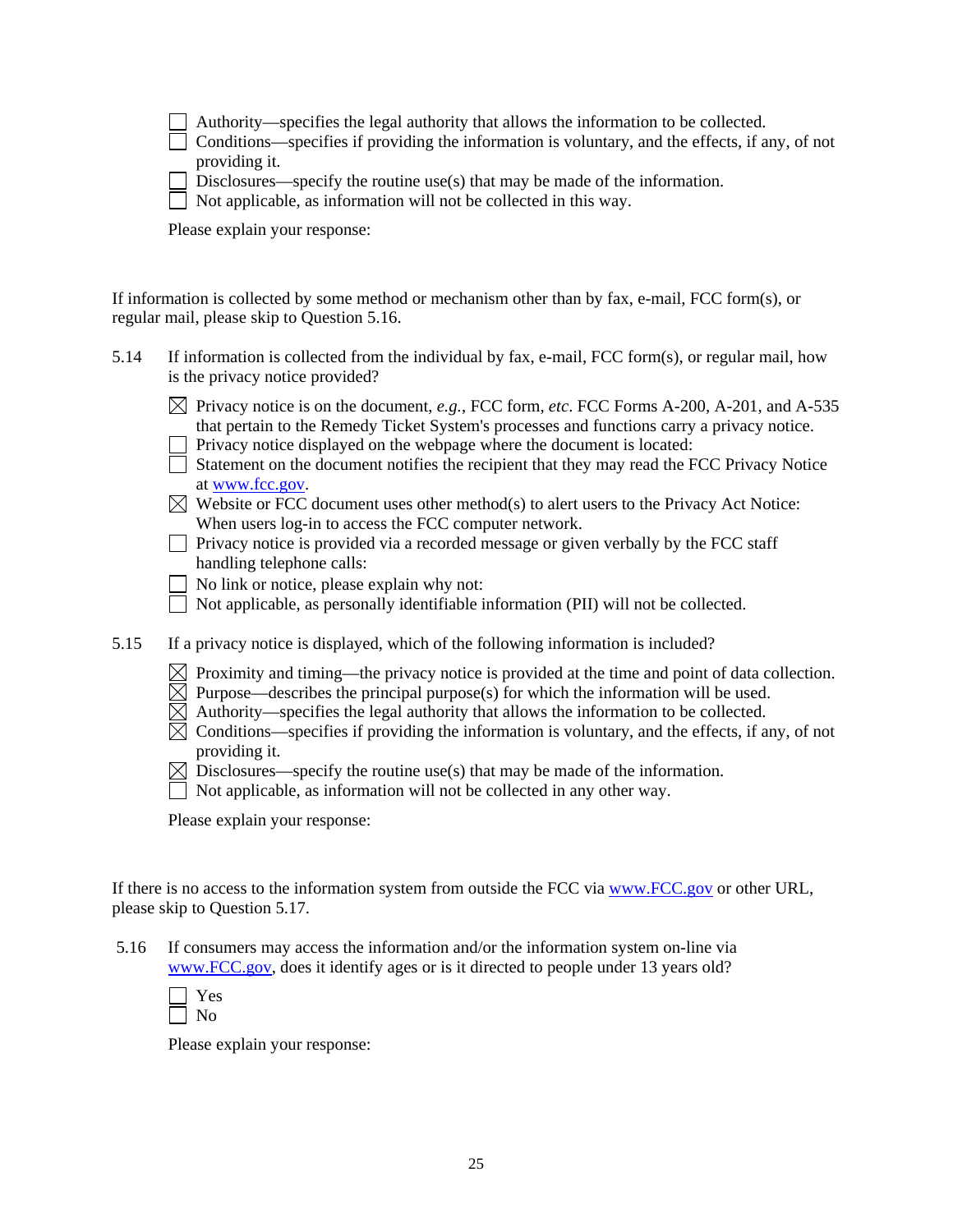5.17 Will the FCC use the newly obtained information or revised information in this information covered by the existing system of records notice (SORN) to make a determination about the individual?

Please explain your response:

The FCC's Remedy Ticket System (Service Center) information system, including the PII that is covered by FCC/OMD-22, "Remedy Ticket System (Service Center)" SORN, is used to keep track of the equipment that is loaned to FCC employees and contractors and to provide for all inquiries from the FCC's community of equipment users.

5.18 Do individuals have the right to decline to provide personally identifiable information (PII)?

Please explain your response:

FCC employees and contractors who are assigned equipment and recorded as a ticket in the Remedy Ticket System program must provide the requisite information to receive the equipment. The requested information is the minimal that is necessary for the proper functioning of this information.

5.19 Do individuals have the right to consent to particular uses of their personal information?

| ۰ |
|---|
|   |

Please explain your response:

Individuals do not have the right to consent to particular uses of their personally identifiable information (PII) because such information is necessary for the Remedy Ticket System (Service Center) information system to function properly. This information system is authorized under the FCC's statuory and regulatory authority to protect and to account for government-issued equipment and to repond to all inquiries from FCC equipment users, which can only happen if the information system has the requisite PII.

If individuals do not have the right to consent to the use of their information, please skip to Question 5.22.

- 5.20 If individuals have the right to consent to the use of their personal information, how does the individual exercise this right?
- 5.21 What processes are used to notify and to obtain consent from the individuals whose personal information is being collected?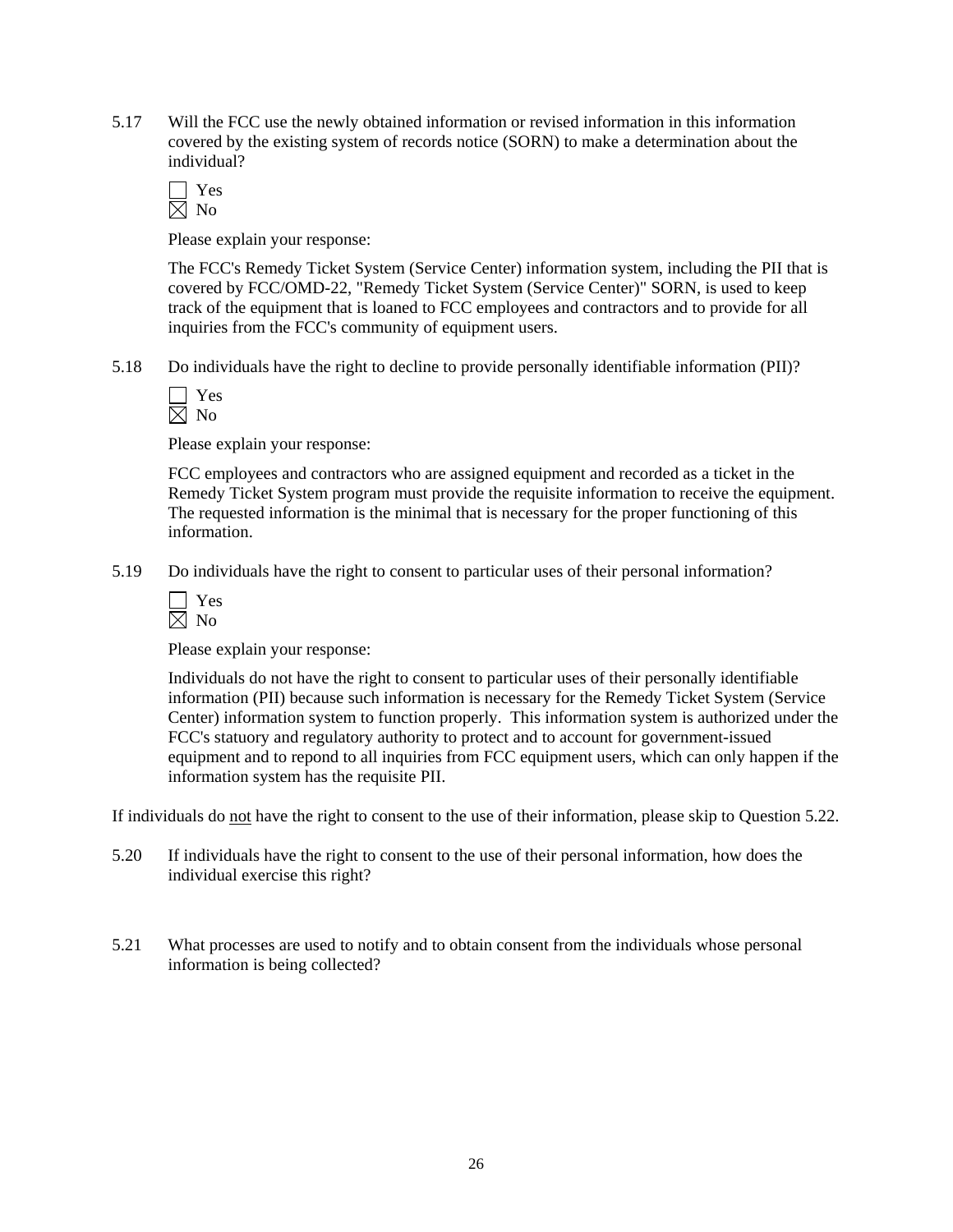5.22 Is the information, *i.e*., records, data, documents, *etc*., that the information system collects, uses, maintains, *etc*., being used to produce reports on the individuals whose PII is part of this information covered by the system of records notice (SORN)?

Please explain your response:

The Remedy Ticket System does not produce any reports. The information that this information system uses, $4$  including the PII that is covered by FCC/OMD-22, "Remedy Ticket System (Service Center)" SORN, is for these purposes:

- (1) To allow the FCC to meet its statutory and regulatory duties to ensure that government property is used only for its allowed purposes;
- (2) To ensure that government-purchased property is properly inventoried and accounted for;
- (3) To include all types of inquiries from the FCC's equipment users; and
- (4) To ensure that the FCC operates efficiently and effectively.
- 5.23 What safeguards and security measures, including physical and technical access controls, are in place to secure the information and to minimize unauthorized access, use, or dissemination of the information that is stored and maintained in the information system? (Check all that apply)

 $\boxtimes$  Account name

 $\overline{\boxtimes}$  Passwords

- $\boxtimes$  Accounts are locked after a set period of inactivity
- $\boxtimes$  Passwords have security features to prevent unauthorized disclosure, *e.g.*, "hacking"
- $\boxtimes$  Accounts are locked after a set number of incorrect attempts
	- One time password token
- Other security features:
- $\boxtimes$  Firewall
- Virtual private network (VPN)
- $\overline{\boxtimes}$  Data encryption:
- $\boxtimes$  Intrusion detection application (IDS)
- $\Box$  Common access cards (CAC)
- Smart cards
- **Biometrics**
- Public key infrastructure (PKI)
- $\boxtimes$  Locked file cabinets or fireproof safes
- $\boxtimes$  Locked rooms, with restricted access when not in use
- Locked rooms, without restricted access
- $\boxtimes$  Documents physically marked as "sensitive"
- $\overline{\boxtimes}$  Guards

 $\overline{a}$ 

- $\boxtimes$  Identification badges
- $\boxtimes$  Key cards

<span id="page-26-0"></span><sup>&</sup>lt;sup>4</sup> The FCC employees and contractors who are assigned equipment and recorded as a ticket in the Remedy Ticket System program must provide the requisite information to receive the equipment. The requested information is the minimal that is necessary for the proper functioning of this information.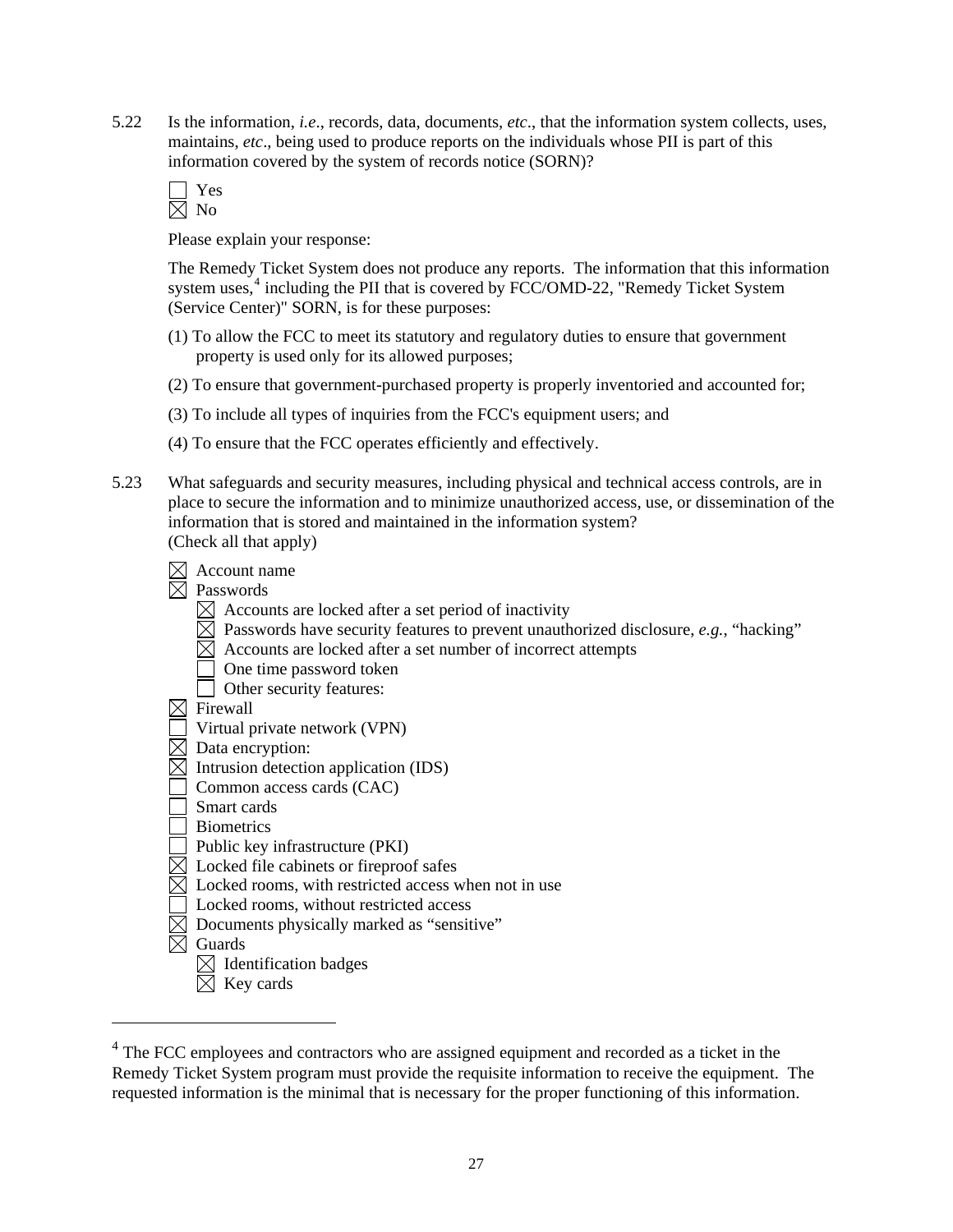$\boxtimes$  Cipher locks Closed circuit TV (CCTV) Other:

5.24 Please explain what staff security training and other measures are in place to assure that the security and privacy safeguards are maintained adequately?

 All FCC employees and contractors who work with the information that is collected, used, stored and maintained in the Remedy Ticket System (Service Center) information system are required to complete privacy training. In addition the ITC staff provides various notices and warnings to the employees and contractors who have access that the PII is not to be shared or disclosed without authorization.

- 5.25 How often are security controls reviewed?
	- Six months or less:
	- $\boxtimes$  One year: The ITC staff reviews the security controls in the Remedy Ticket System (Service Center) information system at least annually.
		- Two years
		- Three years
		- Four years
		- Five years
		- Other:
- 5.26 How often are personnel (information system administrators, users, information system/information system developers, contractors, *etc*.) who use the information system trained and made aware of their responsibilities for protecting the information?
	- There is no training One year: Two years Three years Four years Five years
	- $\boxtimes$  Other: The FCC has also inaugerated a Commission-wide privacy training program. All employees and contractors are required to complete the privacy training course when they become FCC employees and to complete a refresher course thereafter each year thereafter.

If privacy training is provided, please skip to Question 5.28.

- 5.27 What are the safeguards to insure that there are few opportunities for disclosure, unavailability, modification, and/or damage to the information system covered by this system of records notice (SORN), and/or prevention of timely performance of FCC operations if operational training is not provided?
- 5.28 How often must staff be "re-certified" that they understand the risks when working with personally identifiable information (PII)?
	- Less than one year:
	- $\overline{\boxtimes}$  One year: The ITC staff requires the personnel who use the information system, including FCC employees and contractors working at the FCC, to be trained at least annually on their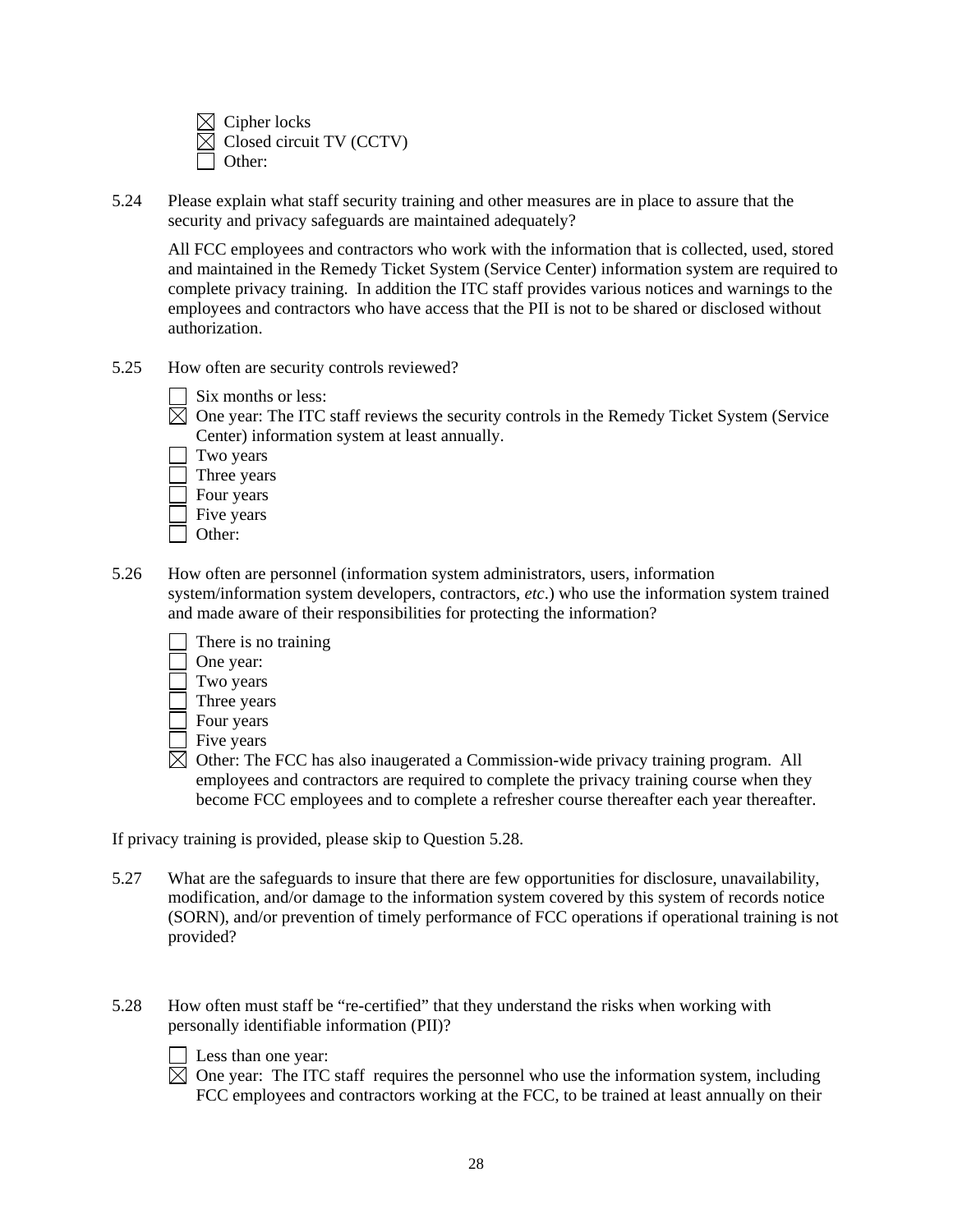responsibilities for protecting the PII contained in the Remedy Ticket System (Service Center) information system.

- Two years
- Three or more years

Other re-certification procedures:

5.29 Do the Commission's training and security requirements for this information system that is covered by this system of records notice (SORN) conform to the requirements of the Federal Information Security Management Act (FISMA)?

 Yes  $\overline{\boxtimes}$  No

Please explain your response:

The Remedy Ticket System (Service Center) information system is a non-major information system, and as such, is exempt from the FISMA requirements.

If the Privacy Threshold Analysis was completed recently as part of the information system's evaluation, please skip to Question 5.34.

5.30 What is the potential impact on individuals on whom the information is maintained in the information system(s) if unauthorized disclosure or misuse of information occurs? (check one)

 $\boxtimes$  Results in little or no harm, embarrassment, inconvenience, or unfairness to the individual.  $\Box$  Results in moderate harm, embarrassment, inconvenience, or unfairness to the individual.  $\Box$  Results in significant harm, embarrassment, inconvenient, or unfairness to the individual.

Please explain your response:

The Remedy Ticket System (Service Center) information system requires individuals who are applicants and licensees to provide very little personally identifiable information, *i.e.*, SSNs and TINs are not required.

5.31 Is the impact level for the information system(s) covered by this system of records notice (SORN) consistent with the guidelines as determined by the FIPS 199 assessment?

Please explain your response:

The Remedy Ticket System (Service Center) information system is a non-major information system, and as such, is exempt from the FIPS 199 assessment guidelines.

5.32 Has a "Certification and Accreditation" (C&A) been completed for the information system(s) covered this system of records notice (SORN)?

| ÷<br>− |
|--------|
|        |

If yes, please explain your response and give the C&A completion date:

The Remedy Ticket System (Service Center) information system is a non-major information system, and as such, is exempt from the Certification and Accreditation requirement.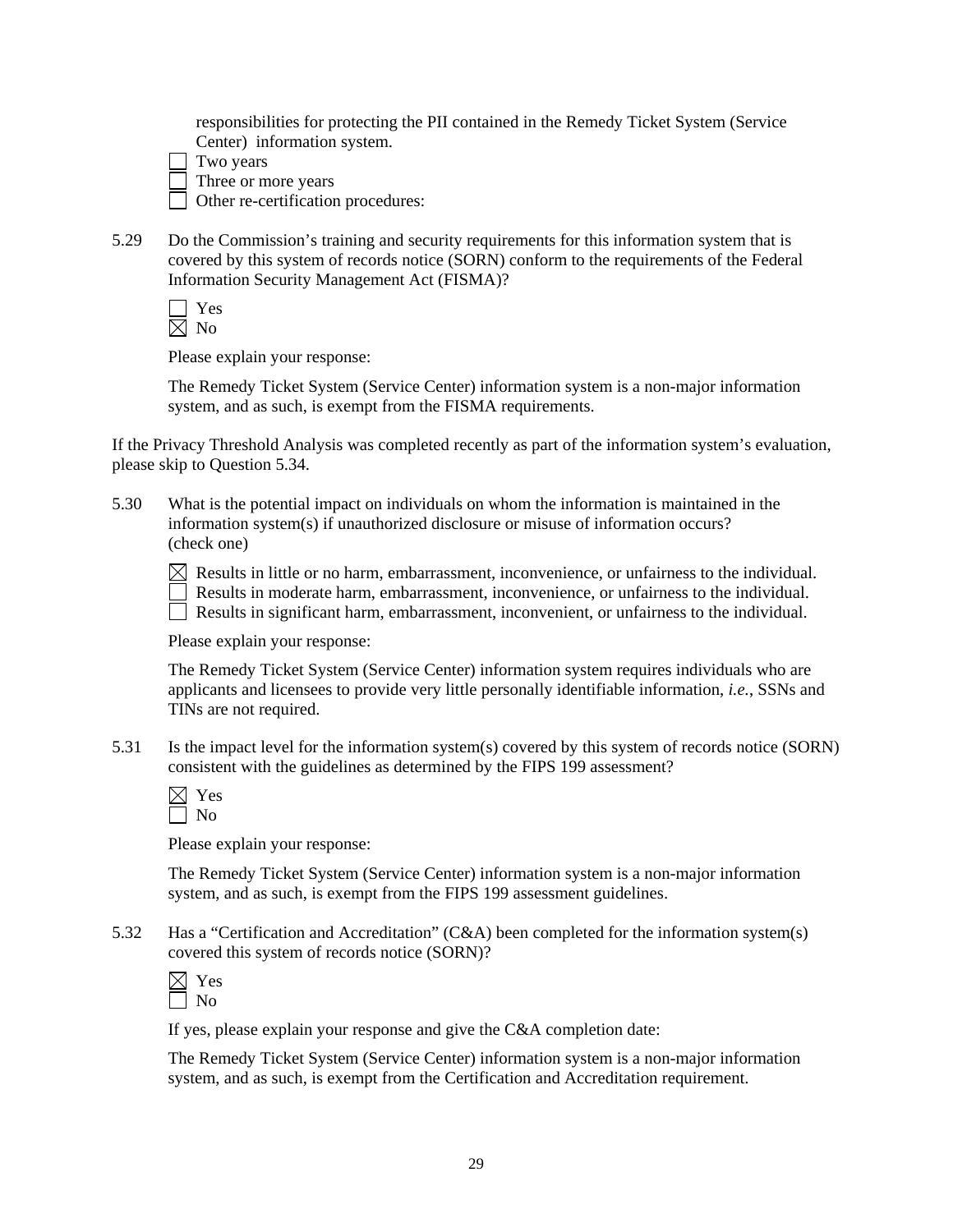- 5.33 Has the Chief Information Officer (CIO) and/or the Chief Security Officer (CSO) designated this information system as requiring one or more of the following:
	- Independent risk assessment:
	- Independent security test and evaluation:
	- Other risk assessment and/or security testing procedures, *etc.*:
	- $\boxtimes$  Not applicable: The Remedy Ticket System (Service Center) information system is a nonmajor information system, and as such, is exempt from the independent risk assessment, independent security test and evaluation, and other risk assessment and security testing procedures.
- 5.34 Is the system using technology in ways that the Commission has not done so previously, *i.e*., Smart Cards, Caller-ID, *etc*?

The ITC staff is making various changes to the Remedy Ticket System (Service Center) information system, which includes the PII that is covered by FCC/OMD-22, "Remedy Ticket System (Service Center)" SORN. These changes do not include any new technologies or modifications to existing information technology that the Commission has not used previously.

5.35 How does the use of the technology affect the privacy of the general public and FCC employees and contractors?

FCC employees, interns, co-op students, volunteers, visitors, and temporary hires, and contractors working at the FCC are required to provide certain PII that allows the Commission to process their request for electronic equipment and to respond to their inquiries via the FCC's Remedy Ticket System. This information is required by various statutory and regulatory authorities, so that the FCC can maintain its records of which piece of electronic equipment is assigned/ loaned to each individual.

5.36 Will the information system that is covered by this system of records notice (SORN) include a capability to identify, locate, and/or monitor individuals?

Please explain your response:

 The Remedy Ticket System (Service Center) information system is used to account for the FCC's electronic equipment, that is assigned or loaned to employees and to respond to inquiries from the FCC's community of users.

While this information system does have any capability to identify, locate, and/or monitor individuals, this capability is limited to the individual's uses of the equipment to which they have been assigned, *i.e.*, help with a desktop pc in their office or workstation, etc.

If the information system does not include any monitoring capabilities, please skip to **Section 6.0 Information Collection Requirements under the Paperwork Reduction Act (PRA):**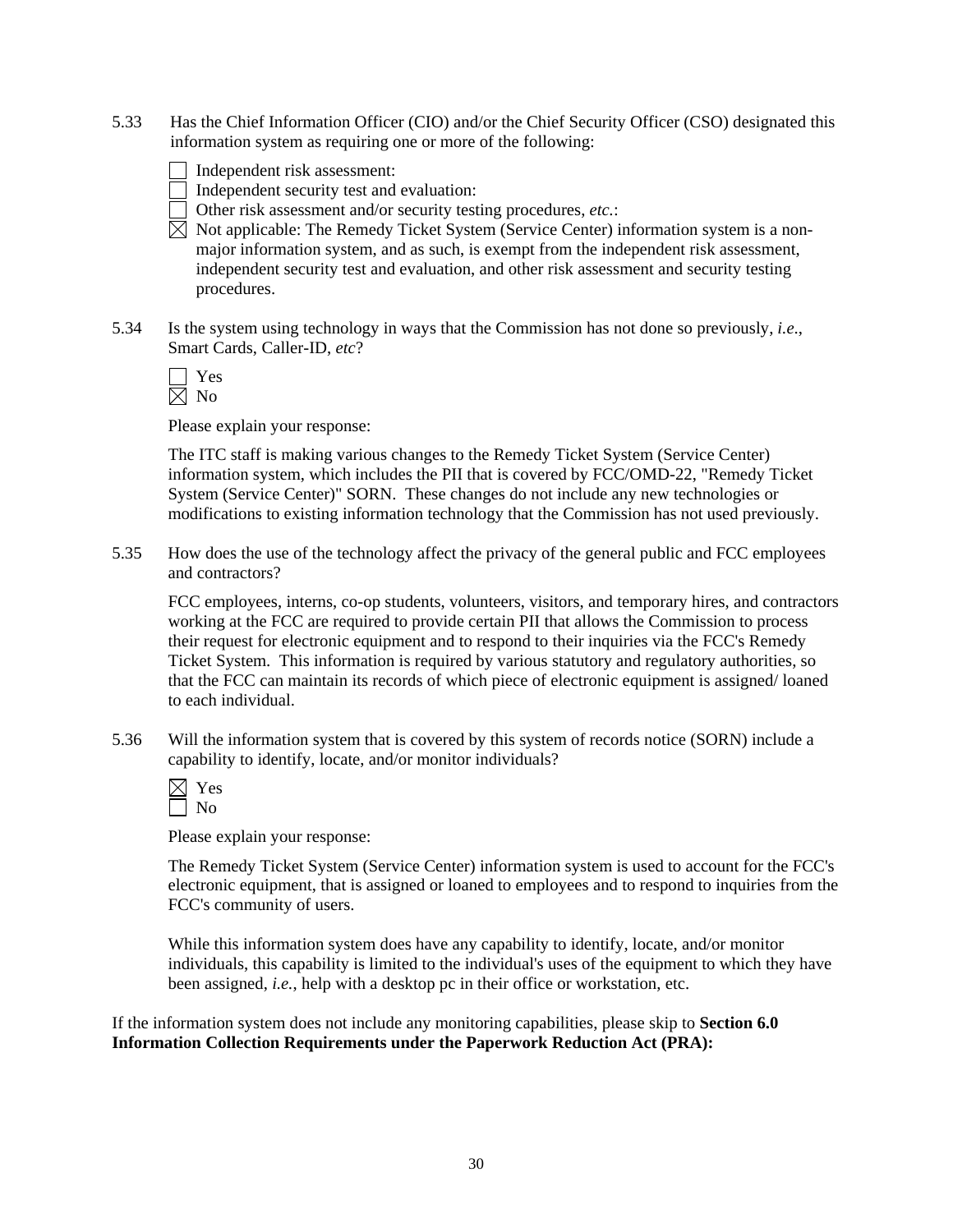- 5.37 If the information system includes these technical capabilities identified in Questions 5.34 through 5.36 above, what kinds of information will be collected as a function of the monitoring of individuals?
- 5.38 Does the information system covered by this system of records notice (SORN) contain any controls, policies, and procedures to prevent unauthorized monitoring?
	- Yes  $\Box$  No

#### **Section 6.0 Information Collection Requirements under the Paperwork Reduction Act (PRA):**

6.1 Does this system of records notice (SORN) require non-FCC employees and contractors to perform any paperwork or recordkeeping activities?

 $\Box$  Yes, individuals, who are not FCC employees or contractions, are required to complete paperwork or recordkeeping functions or activities, *i.e.*, fill out forms and/or licensees, participate in surveys, and or maintain records *etc*.

Please explain your response:

 $\Box$  No, individuals, who are <u>not</u> FCC employees or contractors, are not required to perform any paperwork or recordkeeping functions or activities

Please explain your response:

- $\boxtimes$  No, this system of records notice includes only FCC employees and/or contractors, which exempts it from the PRA.<sup>[5](#page-30-0)</sup> Please skip to **Section 7.0 Correction and Redress:**
- 6.2 If the website requests information, such as the information necessary to complete an FCC form, license, authorization, *etc*., has the information collection covered by this system of records notice (SORN) been identified for possible inclusion under the FCC's Paperwork Reduction Act (PRA) requirements?
	- Yes  $\Box$  No

Please explain your response:

If there are no PRA information collections associated with the information system or its applications, please skip to **Section 7.0 Correction and Redress:**

<span id="page-30-0"></span><sup>&</sup>lt;sup>5</sup> The FCC Forms A-200, A-201, and A-535 are for internal FCC use only, which exempts them from the requirements of the Paperwork Reduction Act.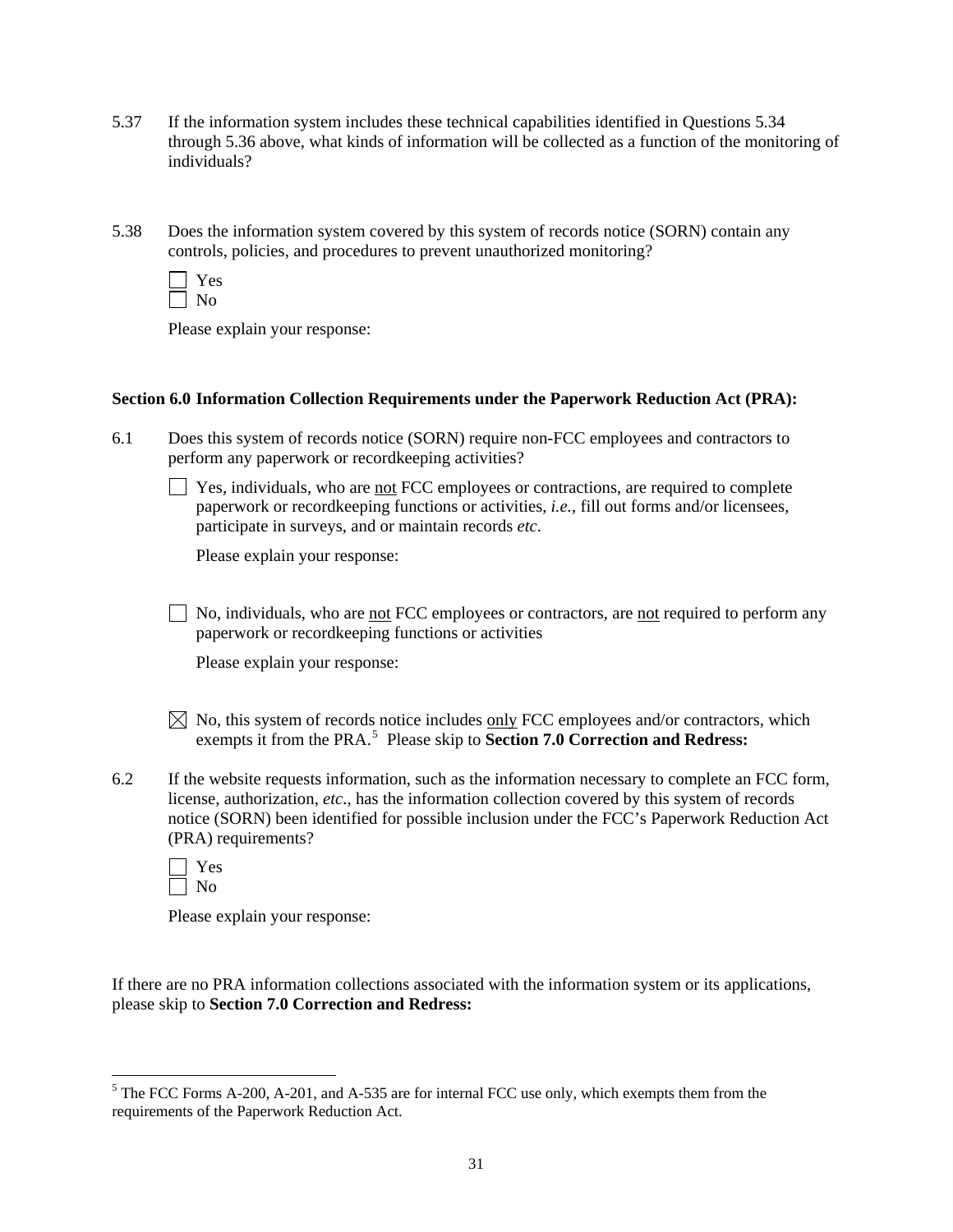- 6.3 If there are one or more PRA information collections that are covered by this system of records notice (SORN) that are associated with the information system's databases and paper files, please list the OMB Control Number, Title of the collection, and Form number(s) as applicable for the information collection(s):
- 6.4 If there are any FCC forms associated with the information system(s) covered by this system of records notice (SORN), do the forms carry the Privacy Act notice?

| Yes: |  |
|------|--|
| Nο   |  |

6.5 Have the system managers contacted the Performance Evaluation and Records Management (PERM) staff to coordinate PRA requirements and submission of the information collection to the Office of Management and Budget?

 Yes No

Please explain your response:

## **Section 7.0 Correction and Redress:**

7.1 Are the procedures for individuals wishing to inquire whether this system of records notice (SORN) contains information about them consistent with the FCC Privacy Manual procedures and FCC rules under 47 CFR §§ 0.554 – 0.555 for the Privacy Act and Freedom of Information Act (FOIA) requirements?



Please explain your response, and if this is an existing system of records notice (SORN), please specify what, if anything is changing in this procedure:

Individuals wishing to inquire whether the Remedy Ticket System (Service Center) information system, which is covered by the FCC/OMD-22, "Remedy Ticket System (Service Center)" SORN, contains information about them may address their inquiries to the system manager, Associate Managing Director, Information Technology Center (AMD-ITC) in the Office of Managing Director. This is consistent with FCC rules under 47 CFR §§ 0.554 – 0.555 for the Privacy Act, as noted in this SORN.

7.2 Are the procedures for individuals to gain access to their own records/information/data in this information system that is covered by this system of records notice (SORN) consistent with the FCC Privacy Manual procedures and FCC rules under 47 CFR §§ 0.554 – 0.555 for the Privacy Act and Freedom of Information Act (FOIA) requirements?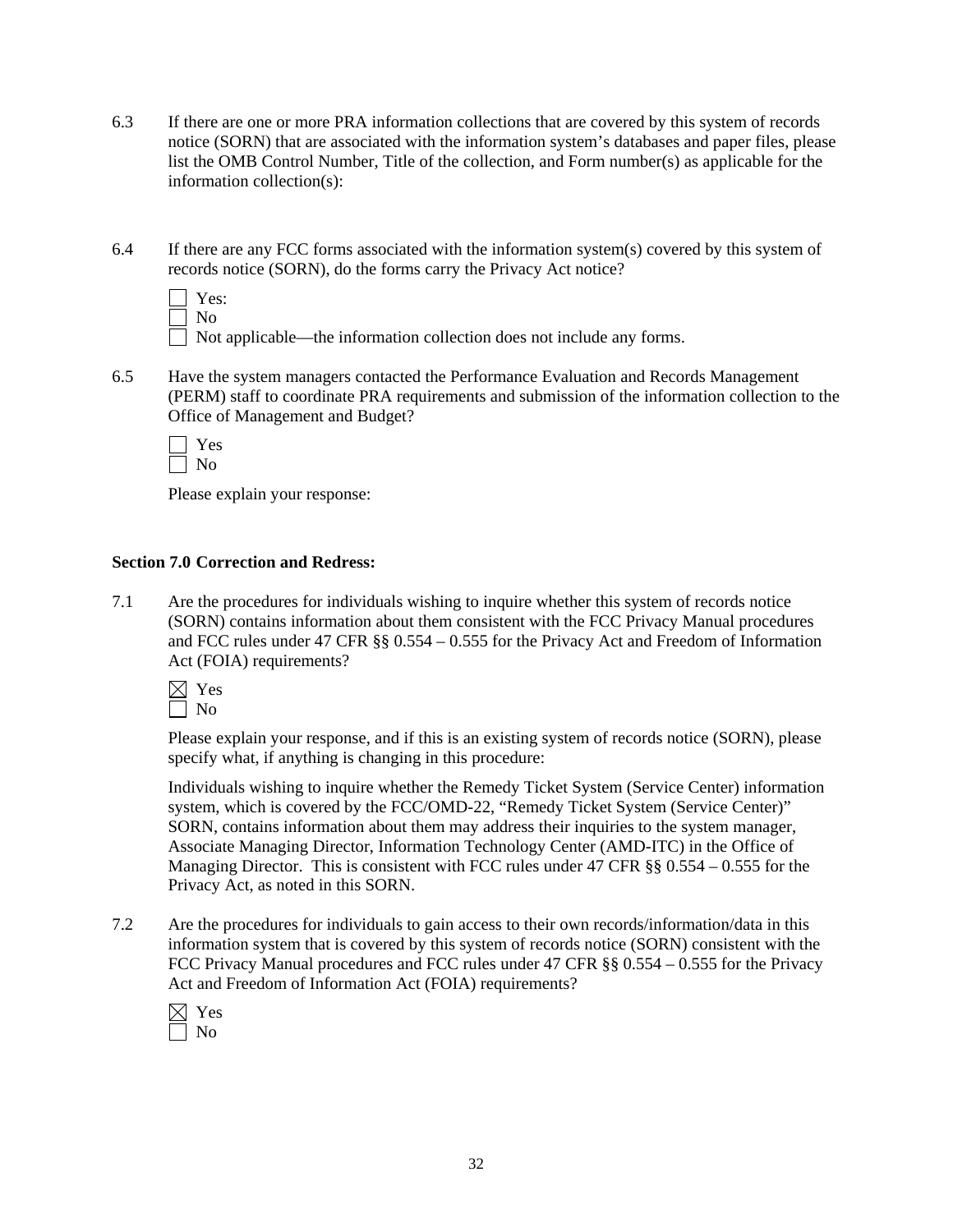Please explain your response, and if this is an existing system of records notice (SORN), please specify what, if anything is changing in this procedure:

Individuals who seek access to the information about them that is contained in the Remedy Ticket System (Service Center) information system, and which is covered by FCC/OMD-22, "Remedy Ticket System (Service Center) " SORN, may address their inquiries to the system manager, Associate Managing Director, Information Technology Center (AMD-ITC) in the Office of Managing Director. This is consistent with FCC policies and rules under 47 CFR §§ 0.554 – 0.555, as noted in the SORN.

7.3 Are the procedures for individuals seeking to correct or to amend records/information/data about them in the information system that is covered by this system of records notice (SORN) consistent with the FCC Privacy Manual procedures and FCC rules under 47 CFR §§ 0.556 – 0.558?



Please explain your response, and if this is an existing system of records notice (SORN), please specify what, if anything, is changing in this procedure:

Individuals seeking to correct or to amend information about them in the Remedy Ticket System (Service Center) information system, which is covered by FCC/OMD-22, "Remedy Ticket System (Service Center)" SORN, may address their inquiries to the system manager, Associate Managing Director, Information Technology Center (AMD-ITC) in the Office of Managing Director. This is consistent with FCC policies and rules under 47 CFR §§ 0.556 – 0.558, as noted in the SORN.

7.4 Does the FCC provide any redress to amend or correct information about an individual covered by this system of records notice (SORN), and if so, what alternatives are available to the individual, and are these consistent with the FCC Privacy Manual procedures and FCC rules under 47 CFR §§ 0.556 – 0.558?



Please explain your response:

Individuals seeking any redress to amend or correct information about them in the Remedy Ticket System (Service Center) information system, which is covered by FCC/OMD-22, "Remedy Ticket System (Service Center)" SORN, may address their inquiries to the system manager, Associate Managing Director, Information Technology Center (AMD-ITC) in the Office of Managing Director. This is consistent with FCC policies and rules under 47 CFR  $\S$ § 0.556 – 0.558, as noted in the SORN.

If this is a new system of records notice (SORN), please skip to Question 7.6.

7.5 Have the sources for the categories of records in the information system(s) covered by this system of records notice (SORN) changed?

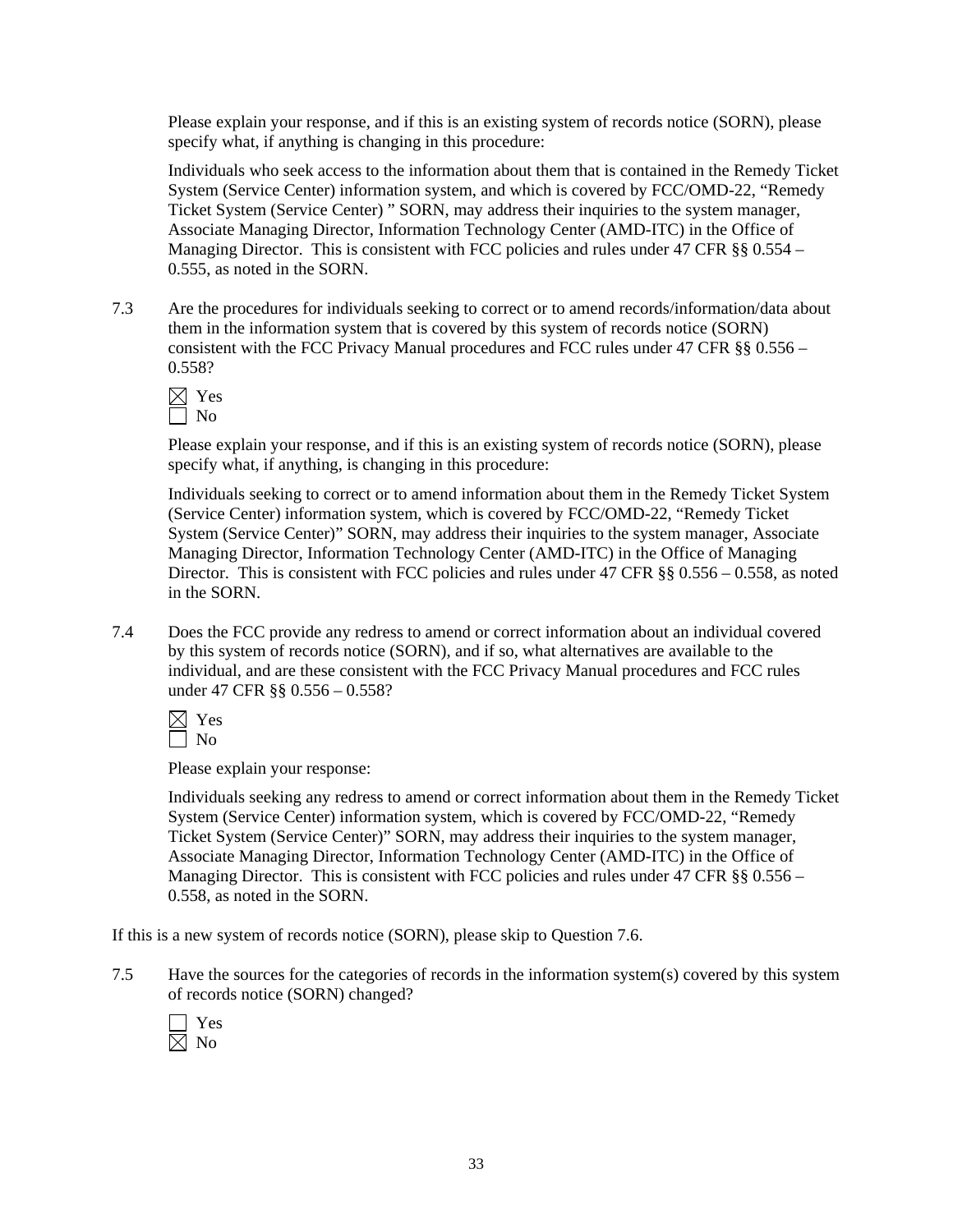Please explain your response, and if this is an existing system of records notice (SORN), please specify what, if anything is changing in this procedure:

 The sources for the categories of records in the FCC/OMD-22, "Remedy Ticket System (Service Center)" SORN, which covers the personally identifiable information (PII) that is collected, used, and maintained by the Remedy Ticket System (Service Center) information system remain unchanged. These record sources include FCC employees, interns, co-op students, temporary hires, and volunteers, and contractors working at the FCC who request to check out loaned electronics equipment and the inventory IT network databases.

7.6 Does this system of records notice (SORN) claim any exemptions to the notification, access, and correction, and/or amendment procedures as they apply to individuals seeking information about them in this SORN, and if so, are these exemptions consistent with the FCC Privacy Manual procedures and FCC rules under 47 CFR §§ 0.561?

Please explain your response, and if this is an existing system of records notice (SORN), please specify what, if anything, is changing in this procedure:

FCC/OMD-22, "Remedy Ticket System (Service Center)" SORN, does not claim any exemption to the notification, access, and correction, and/or amendment procedures as they apply to individuals seeking information about themselves in this SORN.

7.7 What processes are in place to monitor and to respond to privacy and/or security incidents? Please specify what is changing if this is an existing system of records notice (SORN) that is being updated or revised?

 The ITC supervisors issue periodic reminders to their FCC employees and contractors that the information in the Remedy Ticket System (Service Center) information system's electronic records, databases, and files, including the PII that is covered by FCC/OMD-22, "Remedy Ticket System (Service Center)" SORN, is "non public for internal use only." The ITC supervisors also notify those granted access to the information that they are to keep the information confidential and to safeguard any printed materials.

- 7.8 How often is the information system audited to ensure compliance with FCC and OMB regulations and to determine new needs?
	- Six months or less
	- One year
	- Two years
	- Three years
	- $\Box$  Four years
	- Five years

 $\boxtimes$  Other audit scheduling procedure(s): The ITC staff conducts an annual equipment inventory. The ITC staff may also do other periodic checks or reviews as necessary to insure that the equipment that is being assigned or loaned to employees and contractors is being used in a manner consistent with FCC regulations.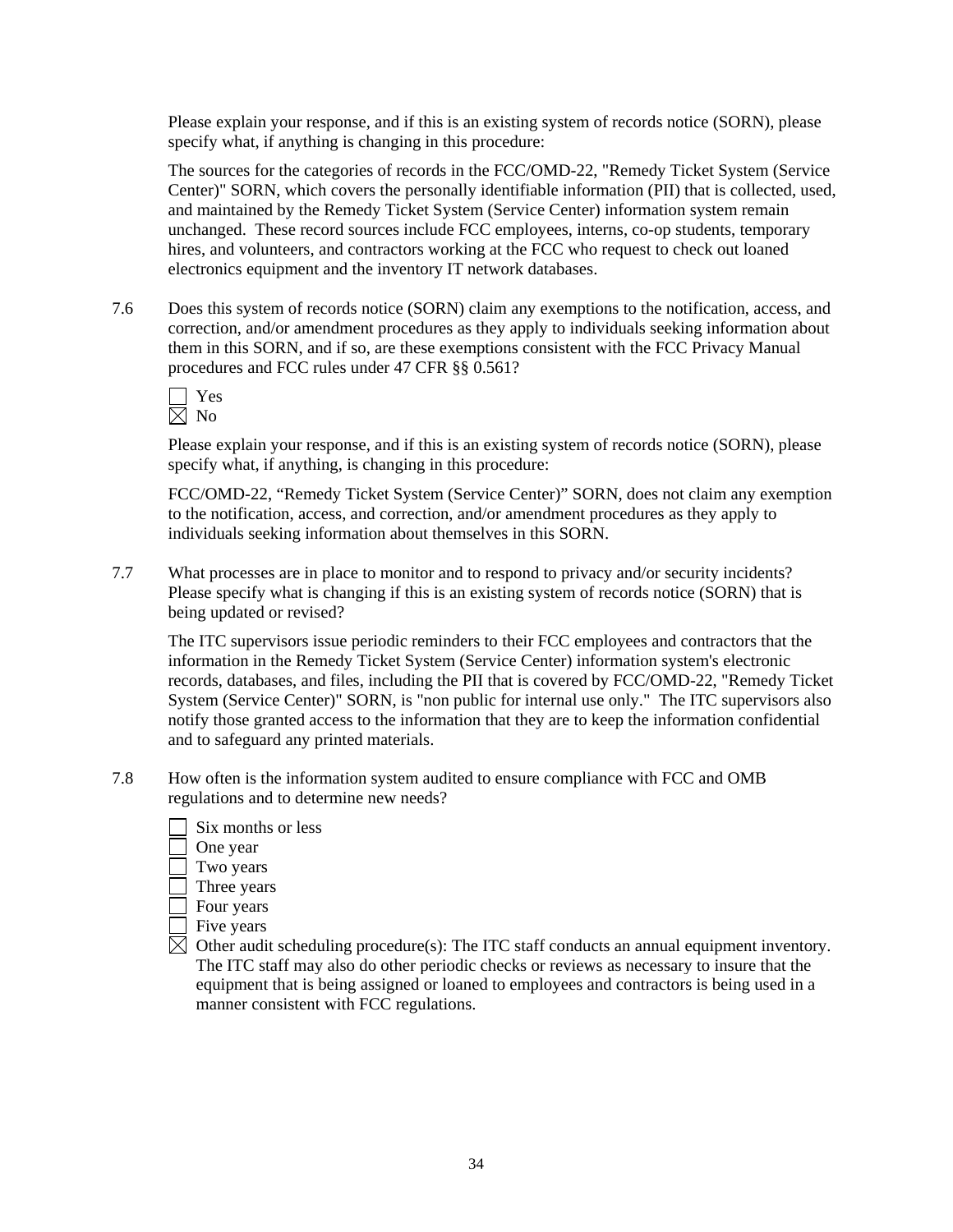#### **Section 8.0 Consumer Satisfaction:**

8.1 Is there a customer satisfaction survey included as part of the public access to the information covered by this system of records notice (SORN)?

| l   Yes                    |
|----------------------------|
| $\vert$   No               |
| $\boxtimes$ Not applicable |

Please explain your response:

If there are no Consumer Satisfaction requirements, please skip to **Section 9.0 Risk Assessment and Mitigation:** 

8.2 Have any potential Paperwork Reduction Act (PRA) issues been addressed prior to implementation of the customer satisfaction survey?

Please explain your response:

If there are no PRA issues, please skip to **Section 9.0 Risk Assessment and Mitigation:** 

- 8.3 If there are PRA issues, were these issues addressed in the PRA component of this PIA template?
	- Yes  $\Box$  No

Please explain your response:

#### **Section 9.0 Risk Assessment and Mitigation:**

9.1 What are the potential privacy risks for the information covered by this system of records notice (SORN), and what practices and procedures have you adopted to minimize them?

| <b>Risks:</b>                               | <b>Mitigating factors:</b>                      |
|---------------------------------------------|-------------------------------------------------|
| a. The information system's personally      | a. PII that is contained in electronic records, |
| identifiable information (PII) is contained | data, and files is protected in the FCC's       |
| in electronic records, data, and files that | computer network databases, which require       |
| are stored in the FCC's computer network    | users to provide login's and access rights to   |
| databases.                                  | these records.                                  |

9.2 What is the projected production/implementation date for the database(s):

 Initial implementation: April 2006 Secondary implementation: April 2009 Tertiary implementation: Other implementation: